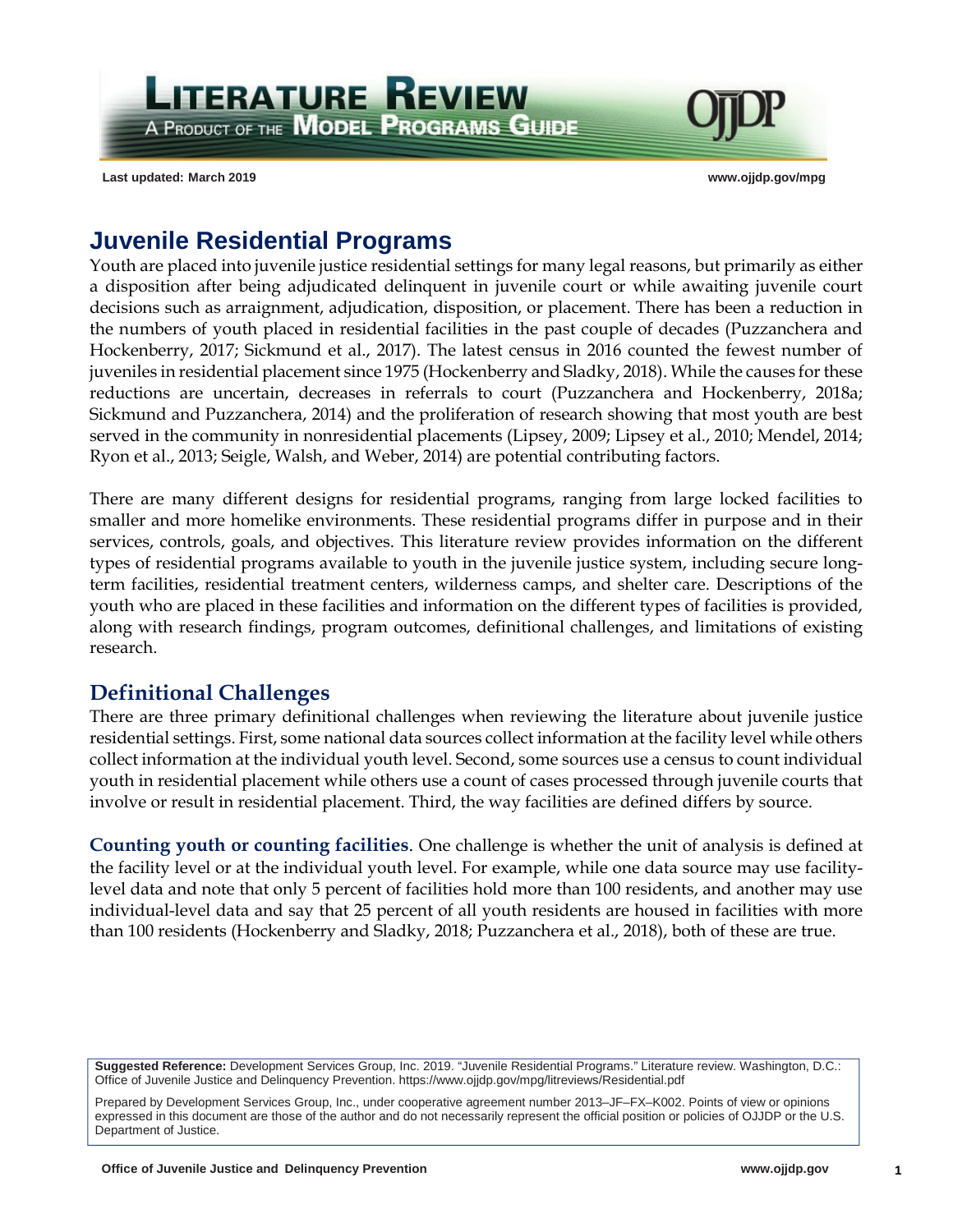**Single-day count or case flows.** The two ways that national data collection programs categorize youth in residential settings are 1) to count the number of juveniles in a facility at one point in time, and 2) to count the number of cases involving detention, those resulting in out-of-home placement over the course of a specified period, or both. The first approach is called a 1–day population count or census, while the second approach is often referred to as "case flow" and includes annual counts of the number of cases disposed. Case flow counts are particularly useful when comparing cases involving youth who were placed in out-of-home settings with those in which youth were not placed. However, these counts do not consider the amount of time a youth's length of stay in a certain residential placement. Population census counts provide a picture of who would be residing in a facility on a regular day; however, they do not consider the flow in and out of the facility (OJJDP, n.d.). The following are examples of population census counts and population flows:

- *Population census counts***.** The Census of Juveniles in Residential Placement (CJRP) is a biennial survey of public and private juvenile residential facilities in the United States that provides 1 day population counts. This census gives a picture of the standing population in facilities. It provides detailed information about a youth's placement status, length of stay in placement, age, sex, race/ethnicity, and most serious offense. The Juvenile Residential Facility Census (JRFC) collects information about the facilities in which youth are held. Like the CJRP, the JRFC provides a 1–day population count and is conducted every 2 years. JRFC collects data on how facilities operate and the services they provide.<sup>1</sup>
- *Case flows***.** The National Juvenile Court Data Archive collects, verifies, preserves, and processes the automated records of cases that U.S. courts with juvenile jurisdiction handle and annually generates national estimates regarding the handling of delinquency and status offense cases. This collection provides data on the number of delinquency cases involving detention, the number resulting in out-of-home placement, or both. These counts represent the annual number of cases and provide a measure of the flow of cases through the stages of the juvenile court system, including detention and case disposition.

One example of the difference between a census and a case flow is to look at the counts of youth who are detained or committed. The 2015 census count of juveniles in residential placement found that there were 15,816 detained youth and 31,487 committed youth in residential placement on the day of the count (Sickmund et al., 2017). However, counts of the flow of delinquency cases to detention and outof-home placement found that there were 237,400 cases involving detention and 67,700 cases adjudicated that resulted in residential placement in 2015 (Puzzanchera and Hockenberry, 2018a). Both of these counts are accurate, but provide slightly different information based on the unit of count to describe youth in residential programs.<sup>2</sup>

**Categorizing residential programs.** The method used to categorize facilities also differs by source. Although the classification system described in this literature review provides insight into the different types of residential facilities, there is no universal, standard definition of residential treatment programs (Sickmund, 2010). Reports from the General Accounting Office (GAO, 2007; GAO, 2008) noted the wide diversity of programs and facilities that appear under different names. Further, "[N]o [F]ederal laws define what constitutes a residential program, nor are there any standard, commonly

<sup>1</sup> Source: OJJDP. n.d. *Juvenile Residential Facility Census*. Project Snapshot. https://www.ojjdp.gov/research/JRFC.html

<sup>&</sup>lt;sup>2</sup> The census counts include status and delinquency cases, whereas the court data described include only the delinquency cases.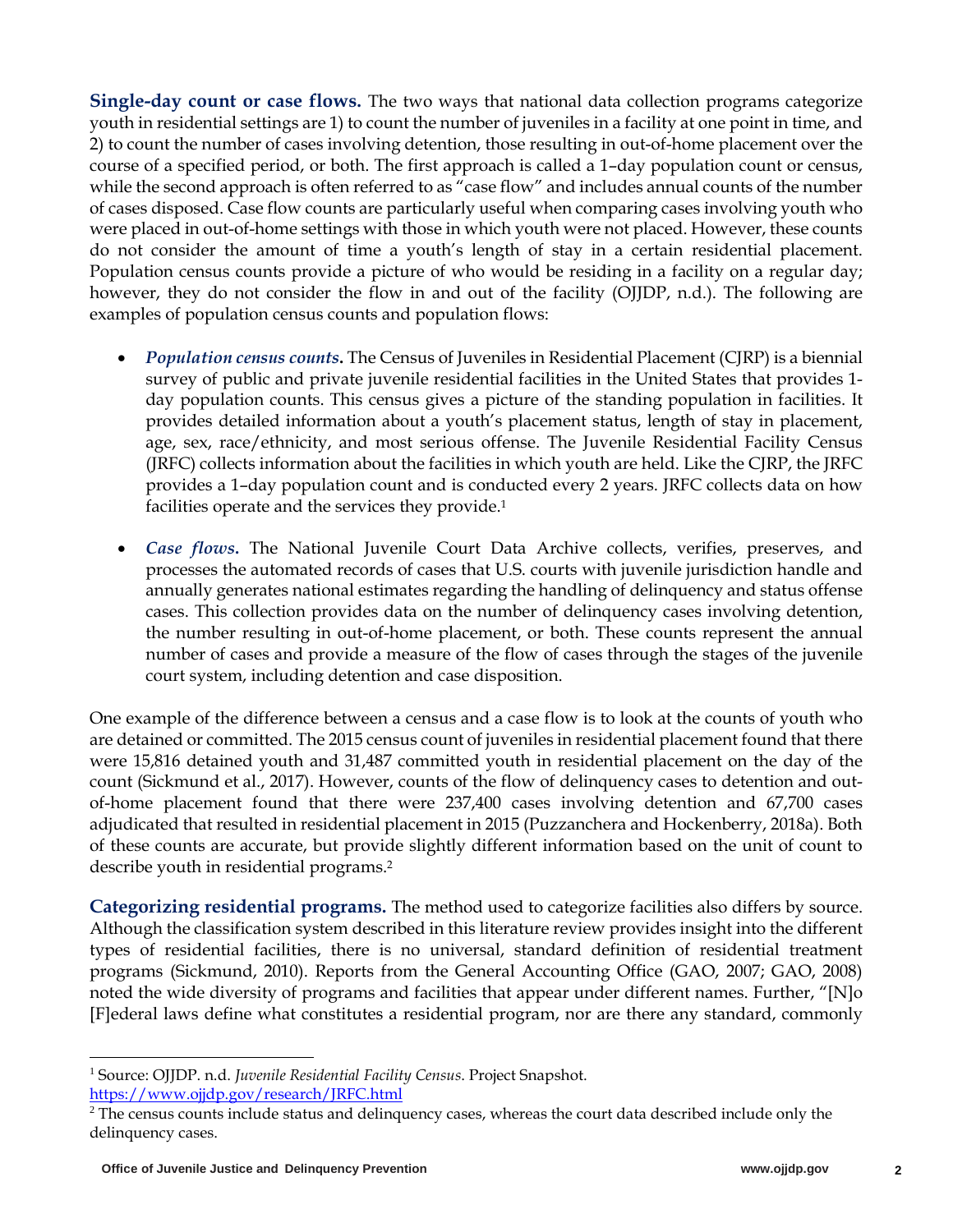recognized definitions for specific types of programs" (GAO, 2008:5). For example, while residential treatment centers (RTCs) would seem to be more treatment-focused and long-term secure facilities more like youth prisons, one report (Sickmund et al., 2017) found that more than 70 percent of youth in RTCs are in locked facilities. And another (Puzzanchera and Hockenberry, 2018b) found that long-term secure facilities were more likely than RTCs to offer mental health and substance abuse services. In addition, a study of almost 700 RTCs found that more than 80 percent reported using seclusion or restraint (Green-Hennessey and Hennessey, 2015).

In 2007, the GAO suggested that the lack of standard definitions has contributed to inconsistencies and challenges in the oversight of these programs, as individual programs can select their own classification. States often regulate programs that receive public funding, but may not license or regulate privately run programs, and federal oversight does not extend to private facilities that receive no federal funds (GAO, 2007).

# **Characteristics of Youth in Residential Settings**

The number of youth being held in residential placement has decreased over the past couple of decades and reached a new low in 2015. During that year, the CJRP counted slightly more than 48,000 youth in residential placement on a single day, compared with more than 105,000 on a single day in 1997 (Puzzanchera and Hockenberry, 2017; Sickmund et al., 2017). Between 2006 and 2015, nearly 9 in 10 states had cut their juvenile residential placement rates by one half or more (Hockenberry, 2018).

**Offense type.** In 2015, the CJRP showed that the largest percentage of youth in residential placement were being held for person offenses (37.7 percent), followed by property offenses (21.7 percent), technical violations (17.8 percent), public order offenses (12.5 percent), drug offenses (5.4 percent), and status offenses (4.8 percent). Person offenses included robbery (9.8 percent), aggravated assault (8.1 percent), simple assault (8.1 percent), sexual assault (7.1 percent), criminal homicide (1.6 percent), and other offenses (2.9 percent). Property offenses included burglary (8.8 percent), theft (4.9 percent), auto theft (3.7 percent), arson (0.7 percent), and other property offenses (3.6 percent). Since 1997, the percentage of youth being held in residential settings for status offenses, drug offenses, and property offenses has declined while the percentage being held for person offenses and technical violations has increased (Sickmund et al., 2017); however, the counts of youth for each offense type have declined.

**Sex.** According to the CJRP, 85 percent of the youth in residential placement in 2015 were boys, and 15 percent were girls, a trend that has been relatively stable since 1997 (Sickmund et al., 2017). Compared with boys, girls were slightly younger and more likely to be held for a technical violation or status offense (Hockenberry, 2018). Girls were also more likely than boys to be held in a private facility (Hockenberry, 2018).

**Race/ethnicity.** In 2015, the CJRP showed that the juveniles in residential placement were 42 percent black; 31 percent white; 22 percent Hispanic; and 5 percent American Indian, Asian, Pacific Islander, or other race/ethnicity (Sickmund et al., 2017). This data suggests an overrepresentation of minority youth3. The racial breakdown in residential facilities has changed only slightly over the past two decades with small increases in the percentage of Hispanic youth and small decreases in the percentage of white and Asian youth (Sickmund et al., 2017).

**Placement status.** The CJRP categorizes a juvenile's placement status<sup>4</sup> according to four primary

<sup>3</sup> For more information, see the *Model Programs Guide* literature review on Disproportionate Minority Contact.

<sup>4</sup> This literature review does not address residential placements outside of the juvenile justice system.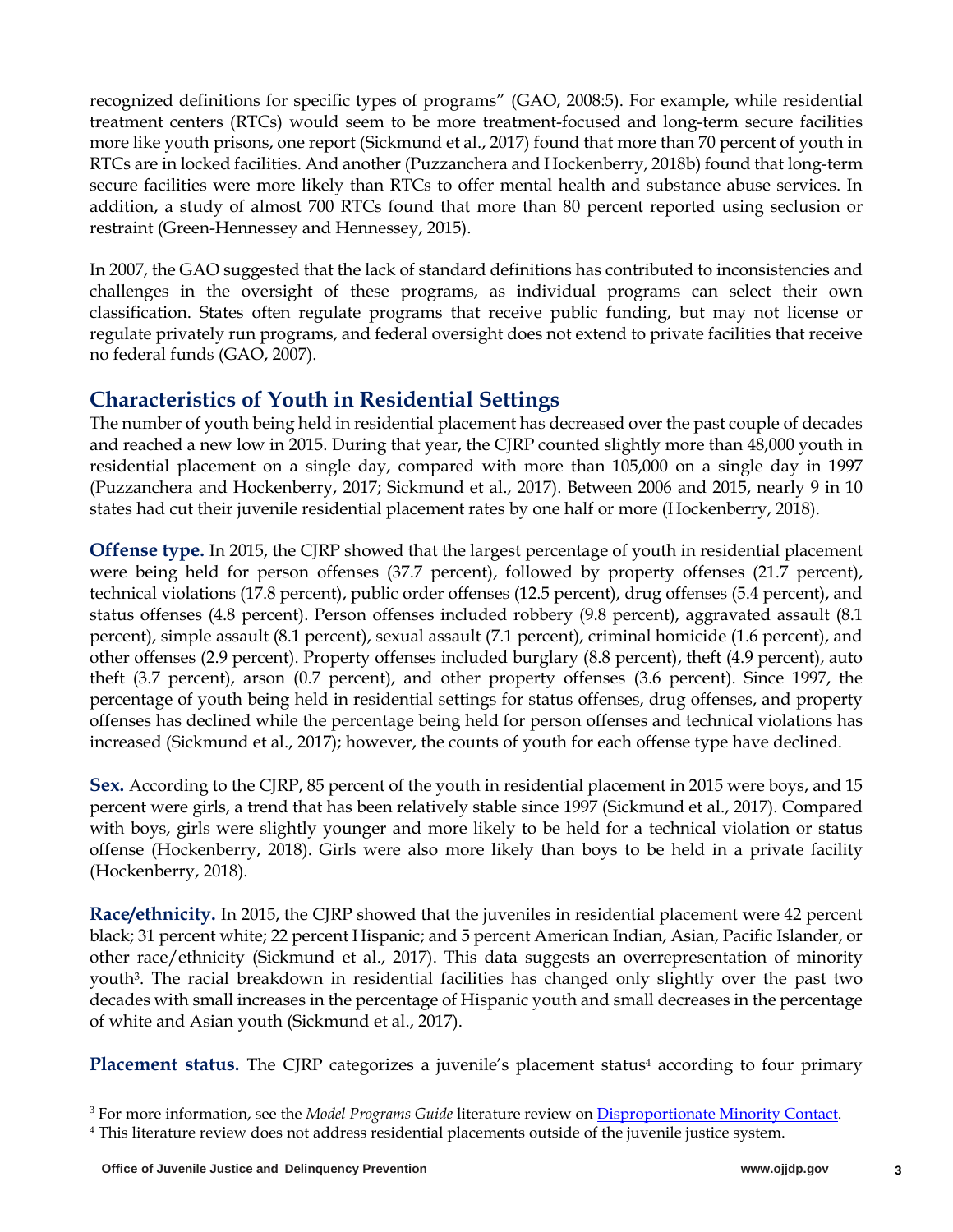types: committed, detained, diverted, and other.5 In 2015, 70 percent of the juveniles counted in the CJRP census were in committed status, 28 percent were in detained status, 1 percent were in diverted status, and less than 1 percent were in some other or an unknown status.

*Committed.* The committed juvenile population includes those who were placed as part of a courtordered disposition (Sickmund et al., 2017). Committed juveniles may have been adjudicated in juvenile court or convicted and sentenced in adult criminal court. In 2015, the CJRP showed that approximately 25 percent of cases that were adjudicated delinquent in juvenile court resulted in out-of-home placement (Puzzanchera and Hockenberry, 2018a). The proportion of adjudicated delinquency cases that result in out-of-home placement has remained relatively stable over the past 10 years. However, given the reductions in youth being referred to the juvenile court, the number of committed youth in residential placements has also decreased. In 2015, the CJRP counted 31,487 committed youth on a single day, compared with more than 75,000 in 1997 (Sickmund et al., 2017). Committed youth made up 65.5 percent of all juveniles in residential placement in 2015 (Sickmund et al., 2017). Thirty-five percent of committed youth were in long-term secure facilities; 33 percent in residential treatment centers; 13 percent in detention centers; 12 percent in group homes; and the rest in shelters, reception/diagnostic centers, boot camps, wilderness camps, or other placements.

When examining the flow of cases from juvenile court adjudication to placement in a facility, the literature shows that the rate at which adjudicated delinquency cases result in out-of-home placement varies by offense, race, and gender. For example, cases adjudicated delinquent for robbery in juvenile court were the most likely to result in out-of-home placement, while cases adjudicated delinquent for drug law violations were the least likely (43.5 cases disposed per 100 adjudicated cases, compared with 16.0, respectively).6 Regarding race, for every 100 cases adjudicated delinquent involving minority youth, there were 29.2 that resulted in out-of-home placement; for every 100 cases adjudicated delinquent involving white youth, there were 21.4 that resulted in out-of-home placement (Puzzanchera and Hockenberry, 2018a). In terms of commitment rates per the total youth population, the committed placement rate for black youth in 2015 was nearly five times the rate for white youth (Hockenberry, 2018). Finally, in regard to gender, the rate at which delinquency cases resulted in outof-home placement for boys in 2015 was 27.6 per 100 adjudications; for girls, it was 20.9 per 100 adjudications (Puzzanchera and Hockenberry, 2018a).

*Detained.* Secure detention differs from secure commitment. Youth in the committed population have been adjudicated delinquent; the purpose of their residential placement is generally to address the factors related to offending and prevent recidivism. In contrast, the purpose of secure detention is generally to ensure that youth appear for all court hearings and to protect the community from future offending (Austin, Johnson, and Weitzer, 2005). The detained population includes juveniles being held while awaiting court decisions such as adjudication, disposition, or placement (Sickmund et al., 2017). The detained population also includes juveniles awaiting transfer to adult criminal court or awaiting a hearing or trial in adult criminal court (Sickmund et al., 2017). The 2015 CJRP found that 51 percent of the detained youth being held were awaiting juvenile court adjudication, 8 percent were awaiting a criminal court or transfer hearing, and 41 percent were adjudicated and awaiting disposition or placement (Sickmund et al., 2017).

<sup>&</sup>lt;sup>5</sup> In 2015, 0.4 percent of the youth in residential placement were in the other/unknown category, which may include facilities such as alternative schools and independent living.

<sup>6</sup> Offense categories included person offenses, robbery, aggravated assault, simple assault, property offenses, property crime index, burglary, larceny-theft, drug law violations, and public order offenses.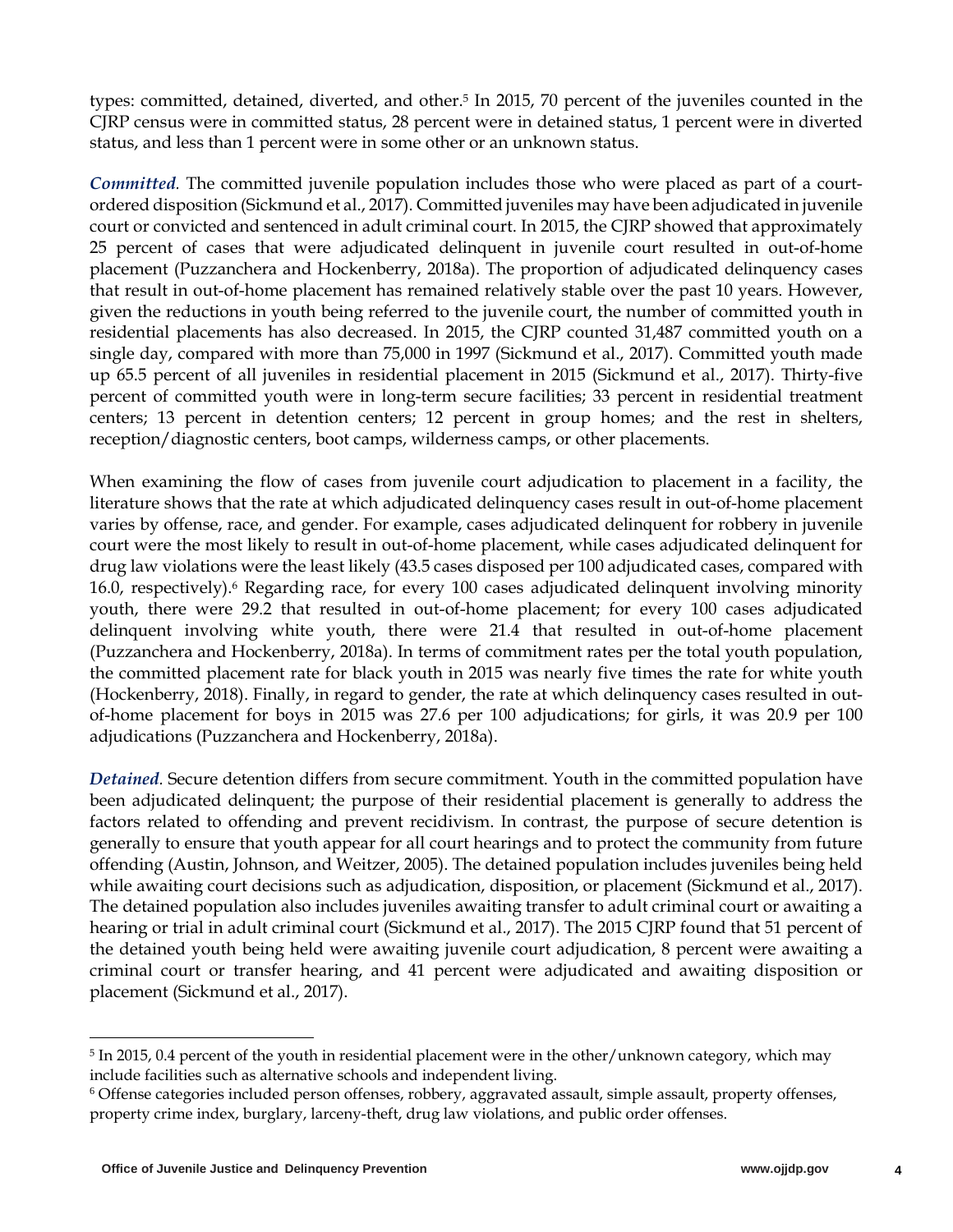In 2015, slightly more than one in every four cases referred to juvenile court resulted in secure detention (Puzzanchera and Hockenberry, 2018a). This proportion has remained relatively stable over the past 10 years. However, given the large decreases in the numbers of cases being referred to juvenile court, the numbers of youth in detention settings have also decreased. In 2015, the CJRP counted 15,816 detained youth on their 1–day count, compared with more than 28,000 detained youth in 1997 (Sickmund et al., 2017). The 2015 CJRP 1–day count found that 87 percent of detained youth were residing in detention centers; 6 percent in long-term secure facilities; and the rest in shelters, group homes, residential treatment centers, and diagnostic centers.

The rate at which cases involve detention at some point between referral and case disposition also varies by offense, race, and gender (Puzzanchera and Hockenberry, 2018a). Cases referred to juvenile court for robbery were the most likely to involve detention prior to case disposition, whereas cases referred to court for larceny-theft were the least likely (52.2 detentions per 100 referrals, compared with 14.0, respectively). Cases involving minority youth were more likely than those involving white youth to involve detention prior to case disposition: for every 100 cases referred to court involving minority youth, there were 27.7 cases detained, compared with a rate of 20.2 for every 100 cases involving white youth. When examining detention rates per the total youth population, these rates indicate even more disproportionality by race. In 2015, the national detained placement rate for black youth was six times the rate for white youth (Hockenberry, 2018). Finally, boys were more likely to be detained than girls. The rate at which cases involve detention prior to case disposition for boys in 2015 was 26.0 per 100 cases referred; for girls, it was 20.3 per 100 cases referred.

*Diverted.* A small proportion of juveniles are admitted voluntarily to residential placements in lieu of adjudication as part of a diversion agreement. In 2015, the CJRP counted 564 youth in diversion residential settings (Sickmund et al., 2017). This relatively small number fluctuates substantially over time.

### **Characteristics of Residential Facilities**

Juvenile residential facilities vary considerably. The JRFC and CJRP classify the facilities serving committed, detained, and diverted youth as follows: detention center, shelter, reception/diagnostic center/assessment center, group home, ranch/wilderness camp, boot camp, residential treatment center, and long-term secure facility (Puzzanchera et al., 2018; Sickmund et al., 2017). While some facilities specialize in only one type of referral (e.g., a residential treatment center that only serves committed youth), the CJRP found that, in the aggregate, each of these facility types housed youth for a variety of purposes, such as a detention center that housed both detained and committed youth (Puzzanchera et al., 2018). As noted above, because these definitions of residential programs are fluid, their characteristics may vary from state to state.

Although there is no consistent definition of residential programs, there are important distinctions that can help differentiate across program types, including program goals, security features, physical environment, facility size, length of stay, treatment services, and targeted population. For instance, some residential facilities may resemble adult prisons or jails in setting and structure. Other programs may resemble campuses or houses, and others, such as wilderness camps, operate in outdoor settings (Sedlak and McPherson, 2010). Theoretical frameworks also provide an important distinction. For example, some residential programs, such as wilderness camps, are grounded in an experiential learning process (Russell, 2000). Others, such as boot camps, rely on a military model (Parent, 2003). There are also major differences between detention and secure confinement in terms of why a youth is being held and the range and intensity of programs available (Austin, Johnson, and Weitzer, 2005).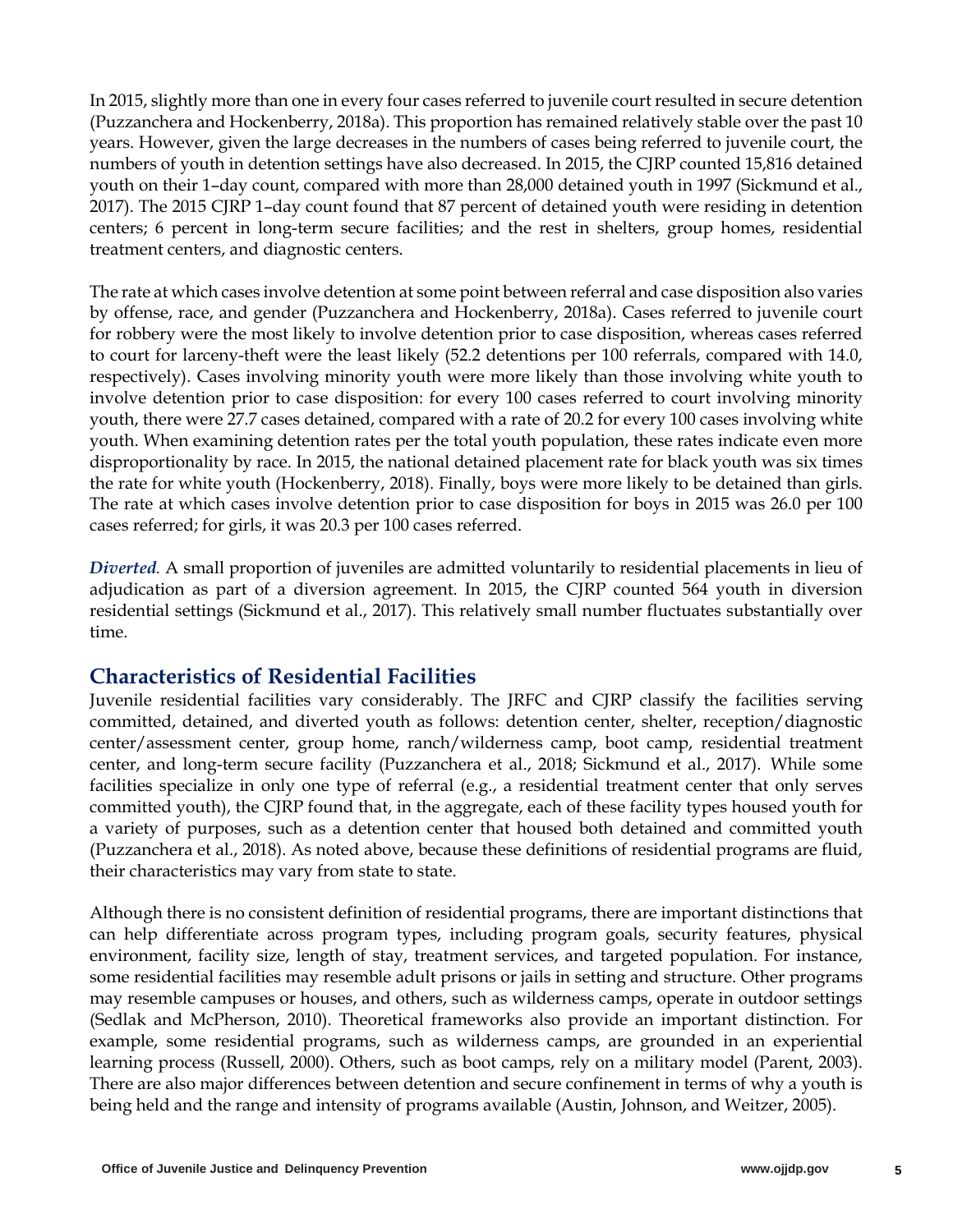**Size of facility**. In 2016, 5 percent of residential facilities were large (greater than 100 beds) and served 25 percent of youth in placement. Forty percent of facilities had 21–100 beds and served 57 percent of youth in placement, and 56 percent of facilities had fewer than 20 beds and served 18 percent of the youth in placement (Puzzanchera et al., 2018). The percentage of residents being held in large facilities has steadily decreased: from 51 percent in 2000 to 25 percent in 2016.

**Overcrowding**. In the early 1990s, a national survey of juvenile detention and correction facilities found that more than 75 percent of youth incarcerated nationwide were housed in facilities that violated federal standards related to living space, and such crowded conditions were associated with high rates of injury and suicidal acts (Parent and Abt Associates, 1994).

In 2000, the JRFC began to collect data on overcrowding in facilities that housed youth. Based on the JRFC, in 2000, 20 percent of youth were housed in a facility that was overcrowded; however, by 2016, only 4 percent were in an overcrowded facility (Puzzanchera et al., 2018). In addition, the percentage of youth in a facility that was under capacity increased from 55 percent in 2000 to 80 percent in 2016.

**Operation of facility.** In 2016, 55 percent of the facilities were public, and 45 percent were private. Seventy-one percent of the juveniles were held in public facilities, and 29 percent were held in private facilities (Puzzanchera et al., 2018).

**Levels of security**. Most of the youth in residential placement in 2015 (89.2 percent) were in facilities that indicated that juveniles were restricted within the facility or its grounds by locked doors, gates, or fences for some or all of the time. Only 10.8 percent of youth were in facilities where no locks were indicated; these facilities are known as "staff secure." The percentage of youth in residential placement in locked facilities has increased over the past 10 years.

### **Classification of Residential Programs**

The classification system used by the JRFC provides a guide to understanding the unique characteristics of juvenile residential facilities. The research described below provides more detailed information about long-term secure facilities, residential treatment centers, detention centers, shelters, and wilderness camps.

### **Long-Term Secure Facilities**

Long-term secure facilities (also called reformatories, training schools, and juvenile correctional facilities) provide strict confinement and have construction fixtures or staffing models designed to restrict the movements and activities of those placed in the facility. Some have external gates, fences, or walls with razor wire (Puzzanchera et al., 2018; Sickmund and Puzzanchera, 2014). In 2016, 11 percent of the juvenile residential facilities in the United States classified themselves as long-term secure facilities. The number of long-term secure facilities reported to JRFC has decreased from 322 in 2000 to 189 in 2016 (Puzzanchera et al., 2018).

**Characteristics of long-term secure facilities.** In 2016, the JRFC showed that 5 percent of long-term secure facilities (also referred to as training schools) held 1–10 residents, 10 percent held 11–20 residents, 39 percent held 21–50 residents, 30 percent held 51–100 residents, 14 percent held 101–200 residents, and 3 percent held more than 200 residents. Regarding operation, 20 percent were private facilities, 56 percent were state-run facilities, and 24 percent were locally run (Hockenberry and Sladky, 2018). In terms of facility security, 95 percent reported one or more confinement features such as secure day rooms that are locked by staff, security doors, or external walls with razor wire; 52 percent reported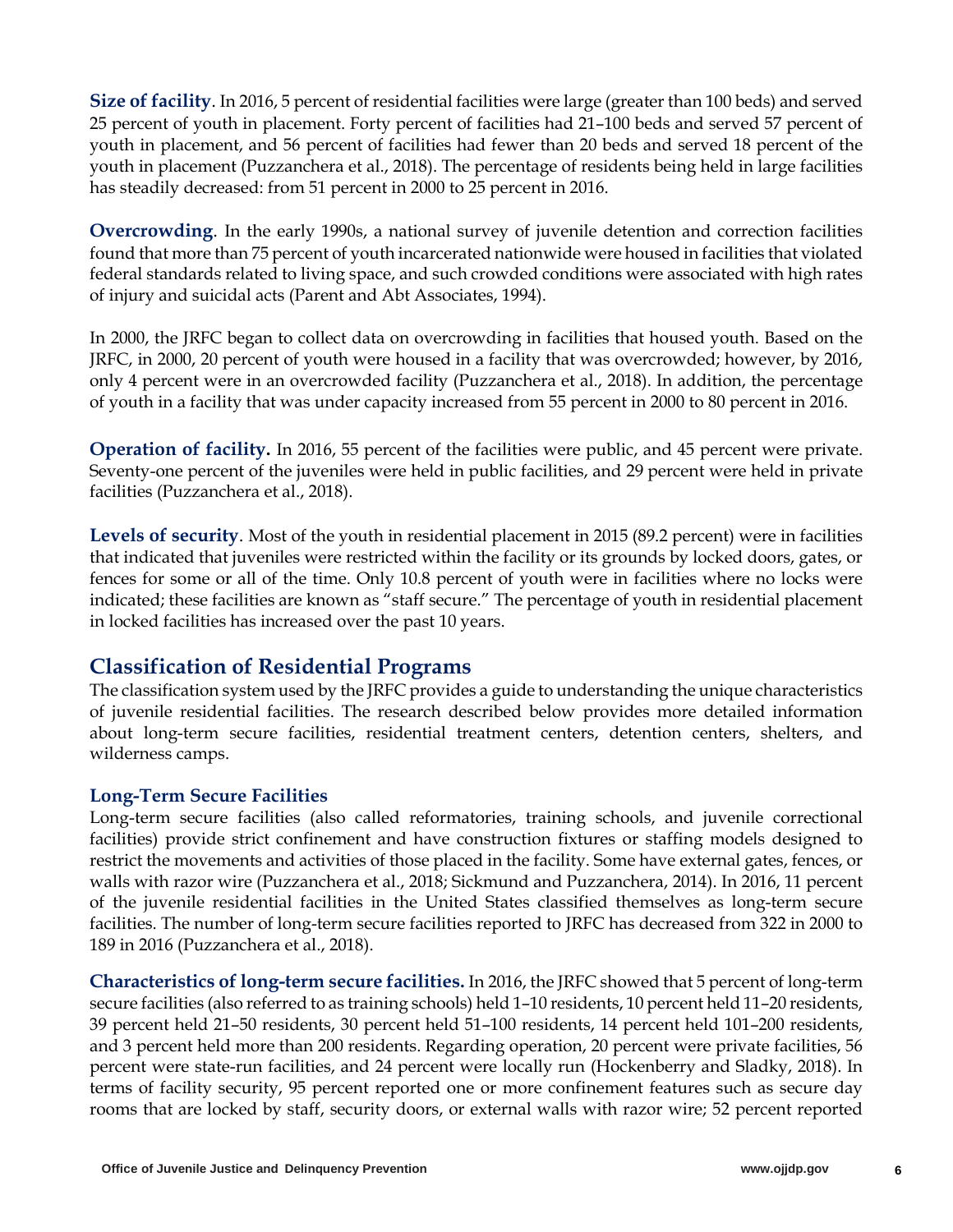using mechanical restraints such as handcuffs or restraining chairs; and 40 percent reported locking a youth alone in some type of seclusion for 4 hours or more to regain control of unruly behavior.

Additionally, in 2016, 92 percent of the long-term secure facilities reported that they provided onsite mental health services, and the same proportion reported providing substance abuse services (Puzzanchera and Hockenberry, 2018b). These types of facilities were more likely than others, such as detention centers or group homes, to offer these services.

**Youth served in long-term secure facilities.** Juveniles housed in secure correctional facilities are typically serious, violent, or chronic offenders who present with multiple psychological, social, behavioral, and intellectual needs (Committee on Adolescence, 2011; Fazel, Doll, and Långström, 2008; Quinn et al., 2005). These needs place them at a high risk for reoffense and involvement in the adult criminal justice system and increase their susceptibility to other risks such as suicidal ideation, homelessness, poor educational and employment outcomes, and other health problems (Aizer and Doyle, 2015; Barnert et al., 2017; Pilnik, 2016; Stokes et al., 2015). In 2015, 87.3 percent of the residents in long-term secure facilities were boys, and 12.7 percent were girls. Compared with youth in other facility types, youth in long-term secure facilities tend to be older: in 2015, 57 percent were ages 17 to 20. In terms of placement status, 92.1 percent were committed, 7.4 percent were being detained, and less than 1 percent were being diverted (Sickmund et al., 2017).

#### **Residential Treatment Centers**

Residential treatment centers (RTCs) are facilities that focus on providing individually planned treatment programs for youth, such as substance abuse, mental health, or sex offender treatment, in conjunction with residential care (Puzzanchera et al., 2018). RTCs provide "intensive, multidisciplinary treatment for severe behaviorally and emotionally troubled youth … with treatments available to meet many varied youth needs" (Mallett and Boitel, 2016:158). The biennial JRFC found that 678 facilities identified themselves as RTCs in 2016, the largest of the seven facility categories<sup>7</sup> (Puzzanchera et al., 2018).

**Characteristics of RTCs.** RTCs frequently offer a combination of psychiatric assessment; psychological testing; medication management; milieu therapy; social work services; special education services; and individual, group, and family therapy, counseling, and treatment, along with 24-hour supervision in a highly-structured environment (Bettman and Jasperson, 2009; Mallett and Boitel, 2016). For example, in 2016, 87 percent of facilities that reported being RTCs said that they provided mental health services, and 75 percent reported providing substance abuse services (Puzzanchera and Hockenberry, 2018b).

In 2016, the JRFC showed that two thirds of RTCs were private facilities, 20 percent were state-run facilities, and 14 percent were run by local government. As for capacity, 26 percent held 1–10 residents, 22 percent held 11–20 residents, 32 percent held 21–50 residents, 16 percent held 51–100 residents, and 4 percent held more than 100 residents. In terms of facility security, 48 percent reported one or more confinement features, and 14 percent reported using mechanical restraints (Hockenberry and Sladky, 2018). In addition, a study of 693 licensed and/or accredited child and adolescent RTCs in the United States found that 82 percent of the facilities reported using seclusion or restraint in the prior year (Green-Hennessey and Hennessey, 2015).

**Youth served in RTCs.** RTCs generally house youth with significant psychiatric, psychological,

 $7$  Residential facilities are asked to self-report on which type of facility they are.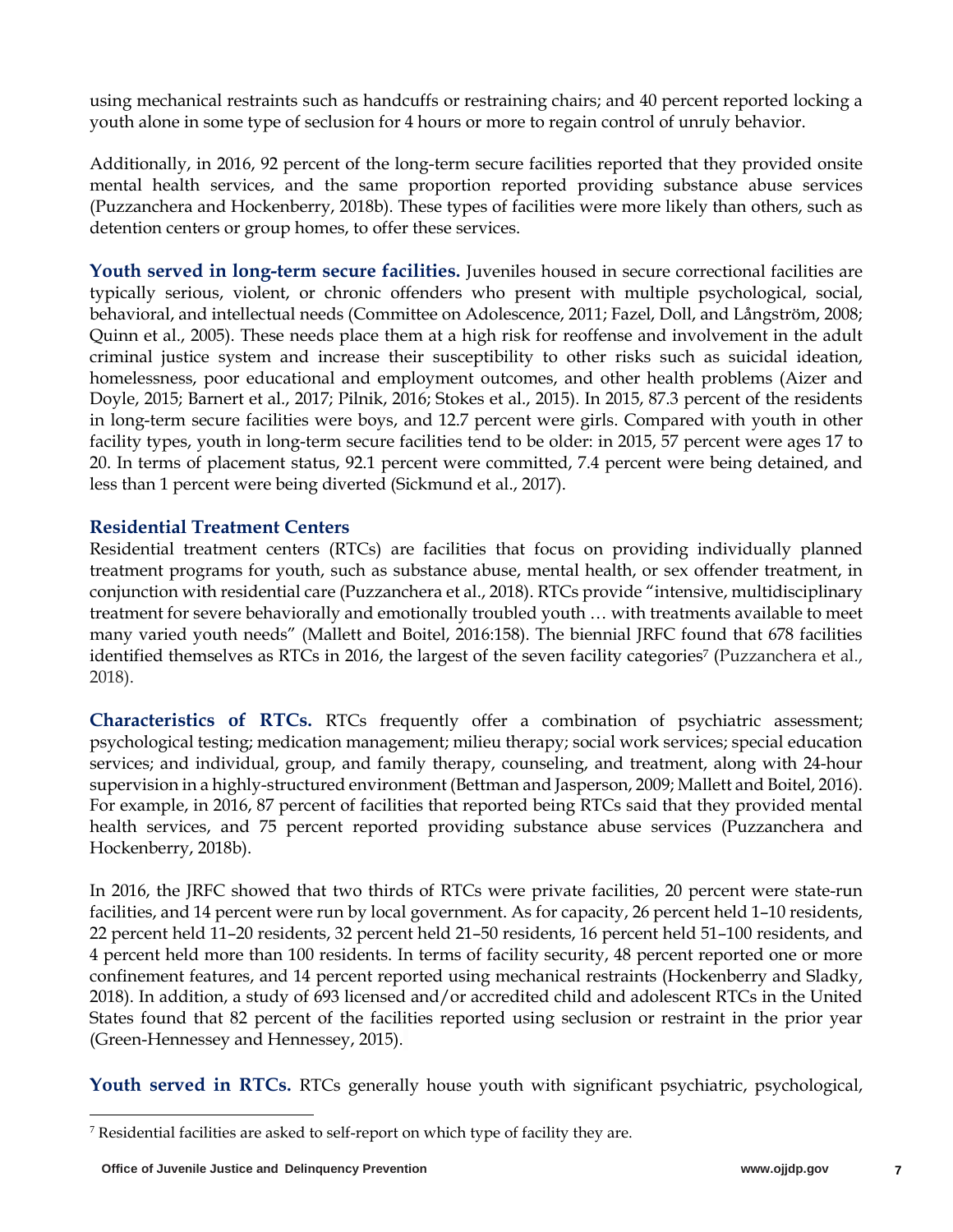behavioral, or substance abuse problems who have been unsuccessful in outpatient treatment or have proved too ill or unruly to be housed in foster care or served in day treatment programs and other nonsecure environments, but who do not yet require commitment to a psychiatric hospital or long-term secure facility (Bettmann and Jasperson, 2009). The 2000 American Association of Children's Residential Centers National Survey identified four main reasons for admission into an RTC: 1) severe emotional disturbance, 2) aggressive/violent behaviors, 3) family/school/community problems, and 4) abuse (Foltz, 2004). In 2015, 83.8 percent of the youth in RTCs were boys, and 16.2 percent were girls. In terms of placement status, 94.7 percent were committed, 3.4 were being detained, and 1.7 percent were being diverted<sup>8</sup> (Sickmund et al., 2017). There appears to be a general acceptance that the youth being sent to RTCs present increasingly intense and severe behavioral and emotional problems, academic problems, and substance use problems (Baker, Fulmore, and Collins, 2008; Baker, Ashare, and Charvat, 2009; Lyons et al., 2009). However, there is almost no research on the best target population for this type of facility and treatment. Mental health and substance abuse professionals have repeatedly called for clearer admission criteria for RTCs, to avoid incarcerating youth in inappropriate settings or with inappropriate and potentially dangerous peer groups (Whitaker, 2004).

#### **Secure Detention**

Detention centers are physically restricting facilities designed to provide short-term care for juveniles in custody pending court adjudication, disposition, placement, or transfer to another jurisdiction or to adult court (Puzzanchera et al., 2018). Youth can receive a placement in detention as a juvenile court disposition, which is sometimes called "juvenile hall." While other facility types may offer treatment or other approaches to address the contributing mechanisms to a youth's delinquency, the primary purpose of detention centers is to ensure appearance in court and protect the community while the youth is awaiting court appearance.

**Characteristics of detention centers**. In 2016, the JRFC showed that almost three quarters of detention centers were run by local government, 21 percent were state-run, and 8 percent were privately run. Almost all were locked facilities. Facility size ranged as follows: 26 percent held 1–10 residents, 23 percent held 11–20 residents, one third held 21–50 residents, 12 percent held 51–100 residents, and 5 percent held more than 100 residents.

Detention centers were the most likely of the facility types to use mechanical restraints and the most likely to report locking youth in their rooms for 4 or more hours to regain control of their unruly behavior, as found in 2016 (Hockenberry and Sladky, 2018).

**Youth served in detention centers**. The CJRP's 1-day snapshot of youth in detention centers in 2015 showed that 76.4 percent were detained, 22 percent were committed, and 2 percent were being diverted or were in other/unknown status (Sickmund et al., 2017). The average length of stay in detention nationally is about 20 days, and many youth spend only a few nights in these facilities (Mendel, 2014). Others may spend up to a year or more despite these facilities not being designed for long lengths of stay.

### **Shelter Care**

A shelter provides temporary care, like that of a detention center, but is a physically unrestricting environment (Puzzanchera et al., 2018). However, the term "shelter care" points to another example of the definitional challenges in categorizing residential placement types. While some define shelter care as a nonsecure residential placement (Leon et al., 2016), the CJRP found that in 2015, 72.5 percent of

<sup>8</sup> 0.2 percent were "other/unknown."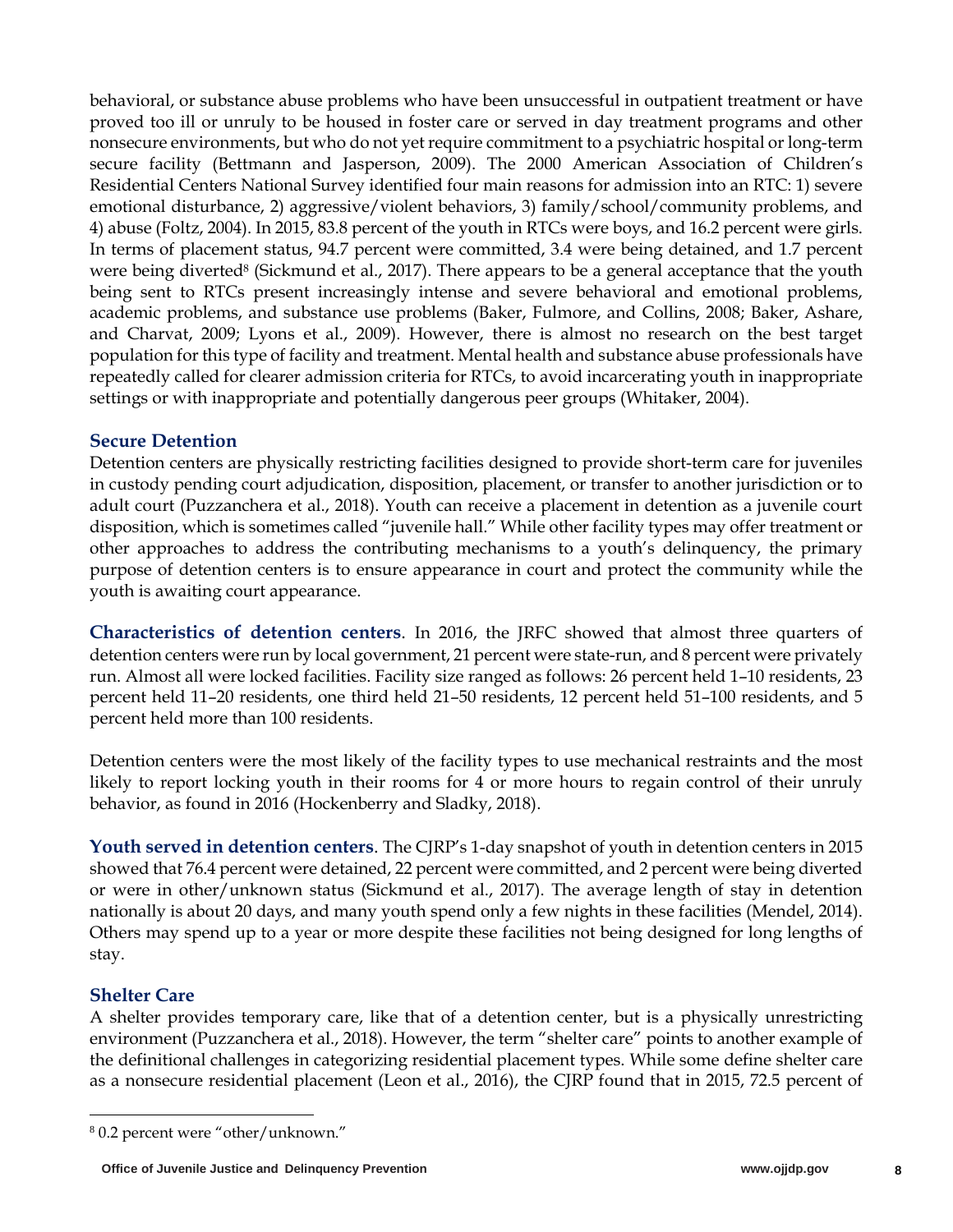sheltered youth were restricted within the facility or its grounds by locked doors, gates, or fences for some or all of the time (Sickmund et al., 2017). Youth can be placed in shelter care if they are awaiting adjudication, if they are unable to return home immediately, or if they are waiting to be placed in a more structured residential home. In general, youth are placed in shelter care when they are in some form of a crisis or transition. Many youth are placed in shelter care when they first enter the foster care system (Leon et al., 2016). According to a 1999 evaluation of a short-term shelter for adolescents whose families were in crisis, the majority (62 percent) were eventually reunited with their families, while 35 percent went to live in other noninstitutional settings (Teare, 1999).

Communities throughout the United States vary on how they use shelter care. Some use shelters almost exclusively for children who are first entering the system (Leon et al., 2016). The JRFC counted 131 shelters serving system-involved youth in 2016, which is a decrease of 48 percent from 2000.

**Characteristics of shelter care.** Shelters vary in terms of the services they provide and the residents they serve. For example, some long-term shelters may hold a youth for 1 year or longer, while emergency shelters limit stays to 30 days or fewer (Koehn et al., 2001). Depending on the shelter, a youth may receive a service plan and assessment, medical screenings, individual and group counseling, in-house education, and access to food and recreational programming (Hicks–Coolick, Burnside–Eaton, and Peters, 2003). Some youth may receive follow-up aftercare or job training/placement services. Shelters generally provide a structured daily schedule and intense staff-resident interaction and allow a limited number of outside visitors. Research shows that most stays in shelters last 1 week or less (Van Hook, 1994; Wattenberg, Luke, and Cornelius, 2004). Length of stay is related to several factors, including age; race; developmental disabilities; being part of a large sibling group; and having emotional, behavioral, or substance abuse problems (Leon et al., 2016). However, there is no association between prior entries into the system (e.g., arrest history or psychiatric hospitalizations) and time spent in the shelter (Leon et al., 2016).

In addition, the JRFC showed that in 2016, 64 percent of shelters were privately run, 2 percent were state-run, and 34 percent were run by local government (Hockenberry and Sladky, 2018).

**Youth served in shelter care.** Most youth who enter shelter care are more likely to be older (12–17 years old), member of a racial/ethnic minority, and have health problems (Oakes and Freundlich, 2005). Some locales use shelter care to hold preadjudicated youth as an alternative to more secure detention (Mogulescu and Caro, 2008). This is common cases of youth who have committed status offenses and is also in line with the Juvenile Justice Delinquency Prevention Act's Deinstitutionalization of Status Offenders requirement.9 Youth who enter a shelter may be suffering from abuse, neglect, or mental health disorders or have prior involvement with the criminal justice system (Litrownik, 1999). Thus, many youth in shelters are likely to have emotional and behavioral problems and other special needs and concerns (Votta and Manion, 2003). While shelters may provide some form of stability and assistance to youth, they may also have problems such as bullying, theft of private property, and overcrowding (Dalton and Pakenham, 2002).

### **Ranch/Wilderness Camps**

Wilderness camps are long-term residential facilities for youth, which are less strictly confined than long-term secure facilities, often allowing them greater contact with the community. Wilderness camps include ranches, forestry camps, wilderness or marine programs, or farms (Puzzanchera et al., 2018).

<sup>&</sup>lt;sup>9</sup> The requirement states that holding a youth in secure custody for a status offense (e.g., truancy, running away) is generally against federal statutes (with some exceptions).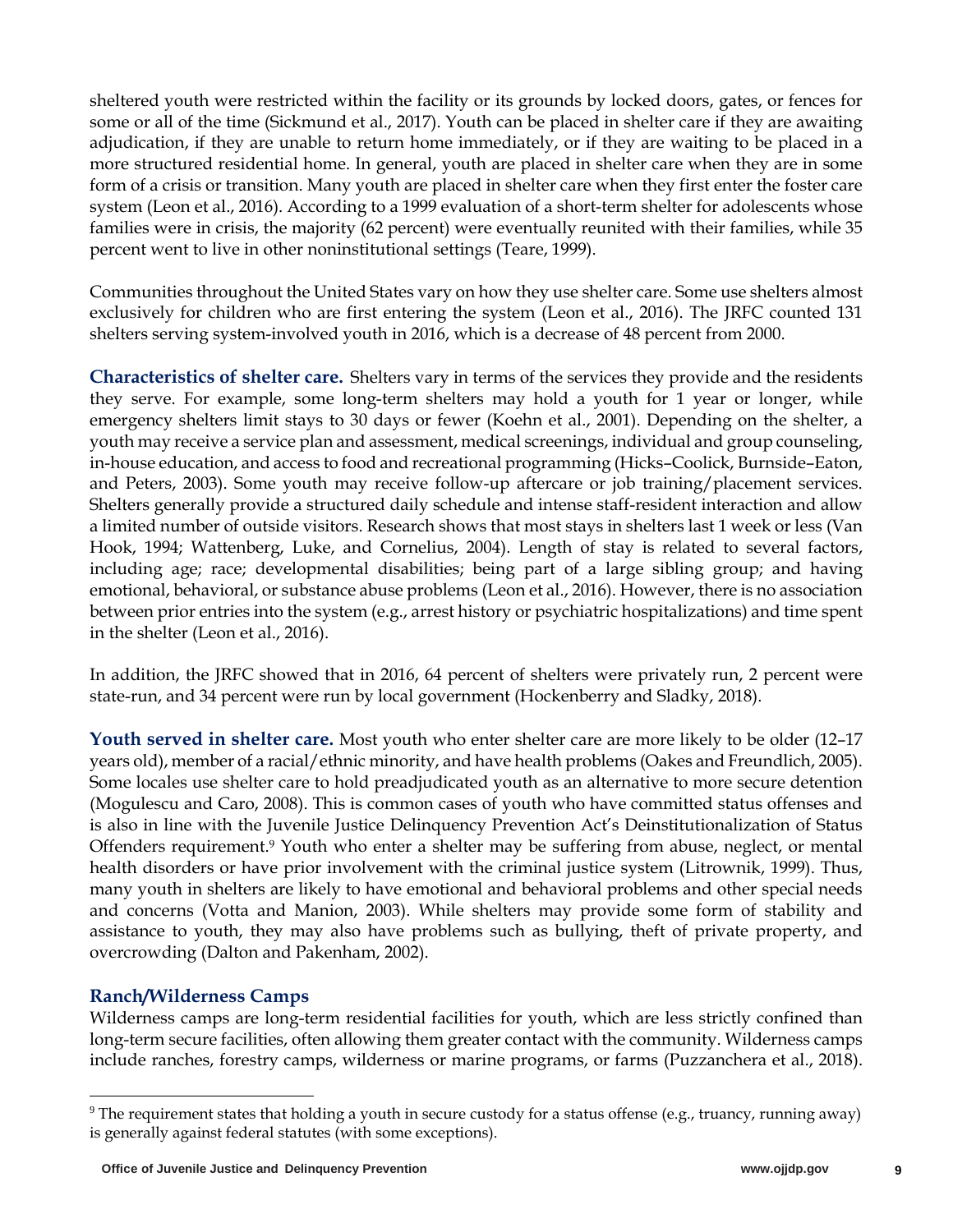Wilderness therapy was developed in the 1950s and 1960s in response to an increasing number of atrisk youth and the need for rehabilitation programs (Kelly and Baer, 1968). Wilderness camps are attended by more than 5,000 U.S. youth every year (Gass et al., 2012). The CJRP found there were 985 youth residing in a ranch or wilderness camp on a single day in 2015, which is the lowest number since the census started counting in 1997, when 7,338 youth were counted as residents of a ranch or wilderness camp (Sickmund et al., 2017)

Historically, wilderness therapy has been linked with delinquent youth; however, there are other populations that wilderness therapy programs may serve. These include private-pay clients and nonclinical, clinical, and adjudicated populations (Bettman et al., 2016; Carson and Gillis, 1994). Delinquent adolescents may especially benefit from wilderness therapy for a few reasons. First, engaging adolescents in verbal therapy may be difficult, but combining it with dynamic physical aspects may encourage adolescents to become more involved (Williams, 2000). Second, the outdoor environment provides adolescents with a feeling of freedom and may diminish opposition to therapy (Williams, 2000). Lastly, delinquent adolescents often have a history of insecure attachments and poor relationships with adults. The amount of contact between therapists and adolescents and the duration of wilderness therapy programs may establish a more trusting therapeutic relationship (Williams, 2000).

**Characteristics of wilderness camps.** Wilderness camps provide participants with a series of physically challenging outdoor activities designed to prevent or reduce delinquent behavior and recidivism as an alternative to traditional locked residential settings (Tarolla et al., 2002). These programs seek to remove youth from the distractions of their everyday lives, so they can concentrate on themselves while in the program. Although these programs vary in terms of settings, eligibility criteria, types of activities, duration, involvement of family members, and therapeutic goals, key components typically include therapeutic camping, rock climbing, wagon train trips, overnight solo experiences, alternative schools, individual and group therapy sessions, and family counseling (Roberts, 2004). Youth also learn and apply survival skills like food preparation, shelter building, fire making, and rural travel (Russell and Phillips-Miller, 2002). Youth are taught and learn through natural consequences: for instance, learning that they may become wet and cold if they fail to set up a shelter or will not have dinner if they fail to build a fire (Bettmann et al., 2016; Jones, Lowe, and Risler, 2004).

The three types of wilderness therapy programs are continuous trekking, short-term residential, and long-term residential (Hagan, 2002). These programs differ in both the length of stay and the use of a base camp versus continuous backpacking. Short-term programs typically last from 6 to 12 weeks, and long-term programs can last from 9 to 24 months (Hagan, 2002). An important component of wilderness therapy is that youth receive both individual and group therapy (Gass et al., 2012). Most programs host about 6 to 10 juveniles at a time (Vissell, 2004). Many of the survival skills needed for wilderness therapy also require group cooperation and teamwork to be successful (Russell, 1999).

**Youth served in wilderness camps.** In 2015, the CJRP found that, 95 percent of the youth served at ranches or wilderness camps were boys, and only 5 percent were girls. The percentage of residents whose most serious offense was a property crime (31.5 percent) was higher at wilderness camps than at any of the other facility types (Sickmund et al., 2017). In 2015, wilderness camps also had a larger Hispanic population (44.4 percent) than the other facility types.

### **Common Features of Residential Programs**

As noted above, there are no standard definitions and no single oversight for all residential programs in juvenile justice. However, researchers, court rulings, and policies have indicated that residential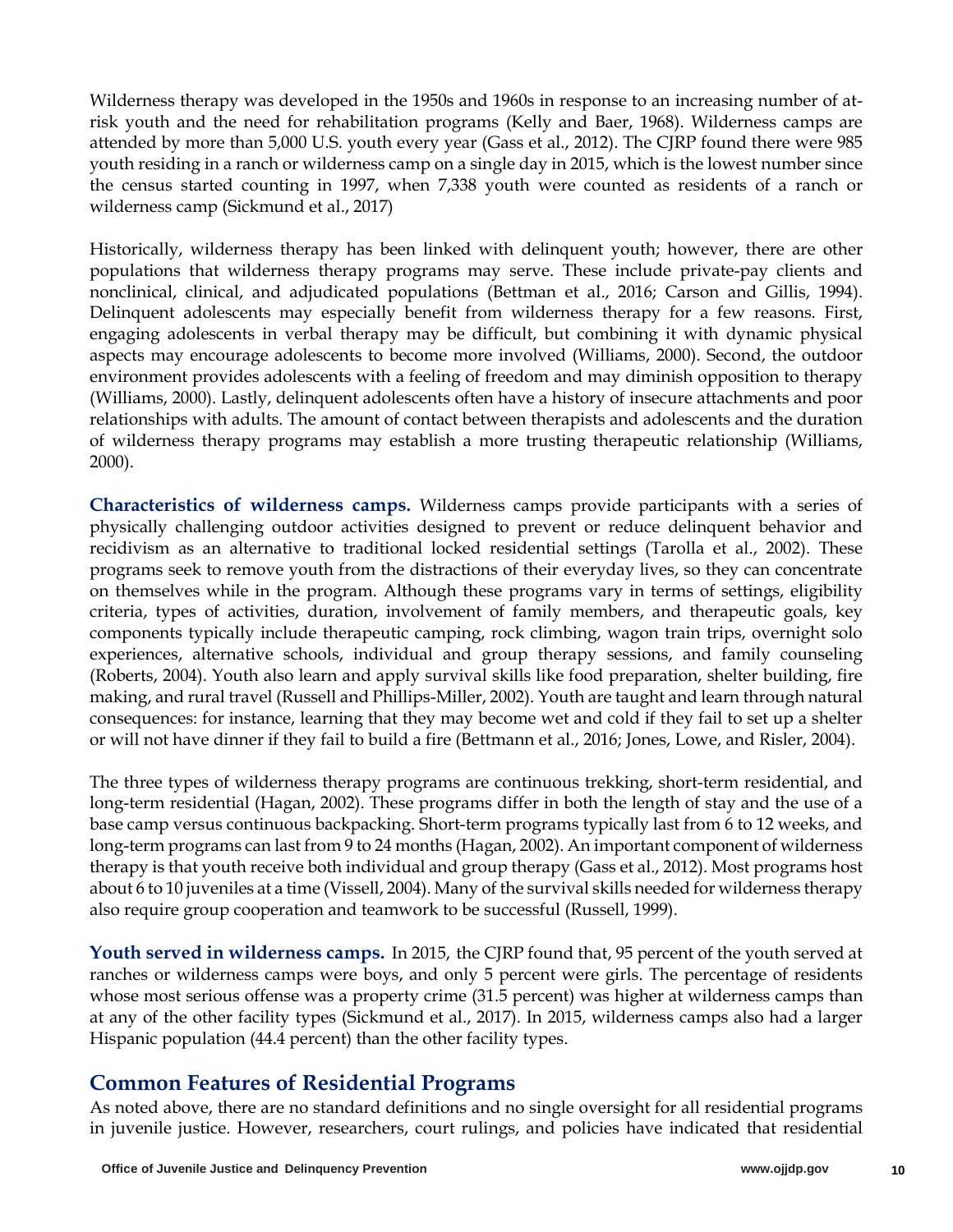programs are generally responsible for residents' safety<sup>10</sup>, education,<sup>11</sup> and health<sup>12</sup> (Austin, Johnson, and Gregoriou, 2000; Estrada, 2006; Twomey, 2008). Additionally, there has been an increased focus on addressing the needs of the large numbers of system-involved youth with traumatic histories (Abram et al., 2004; Burrell, 2013; Ford, 2016; Kerig, Ford, and Olafson, 2014; Romaine et al., 2011; Rosenberg et al., 2014).

**Safety**. While there has not been extensive research on the subject of safety, a Performance-based Standards (PbS) survey suggests that the ability of juveniles to adjust to confinement and other new residential settings and to be receptive to treatment and learning opportunities depends on them feeling safe, which can lead directly to reductions in their antisocial activity and future system involvement (PbS Learning Institute, 2016). Additionally, some studies of both adults and juveniles have found that individuals who perceive facilities as less safe have higher levels of institutional misconduct (Gover, Perez, and Jennings, 2008; Lujan, 2017). In 2016, a PbS13 survey of juveniles in more than 150 residential facilities in 36 states found that 17 percent reported that they feared for their safety inside the facility, and 2 percent reported that someone at the facility had forced them to engage in sexual activity (PbS Learning Institute, 2016). Numerous laws, standards, and guidelines exist for juvenile facilities, including the Prison Rape Elimination Act Juvenile Facility Standards.14 Two of the most commonly referenced national standards for certifying or auditing conditions of confinement of juveniles are the American Correctional Association (ACA) standards and the Council for Juvenile Correctional Administrators (CJCA) performance-based standards (Clark, 2014).

**Education**. In 2016, 88 percent of juvenile residential facilities screened all youth for education needs, an increase from 78 percent in 2000 (Puzzanchera and Hockenberry, 2018b). The rights of juveniles in residential programs to receive a free adequate public education (FAPE) is addressed by federal and state laws and regulations, including the Individuals with Disabilities Education Act, the No Child Left Behind Act of 2001/Every Student Succeeds Act of 2015, and the Juvenile Justice and Delinquency Act of 2002 (ED/DOJ, 2014; Leone and Weinberg, 2012). There are ongoing litigations focused on the limited compliance with the requirement to provide a FAPE15 (Gagnon, Read, and Gonsoulin, 2015). The PbS survey of juveniles in more than 150 residential facilities in 36 states found that 64 percent of residents

<sup>10</sup> Examples of Supreme Court cases related to safety while youth are in custody include: *Guidry v. Rapides Parish School Board*, 560 So.2d 125 (La. Ct. App. 1990); *C.J.W. by and through L.W. v. State*, 853 P.2d 4 (Kan. 1993); *Youngberg v. Romeo*, 457 U.S. 307, 102 S.Ct. 2452 (1982); *Jackson v. Fort Stanton State Hospital & Training School*, 757 F. Supp. 1243 (D. N.M. 1990); *Smith v. Wade*, 461 U.S. 30, 103 S.Ct. 1625 (1983); *Farmer v. Brennan*, 511 U.S. 825,

<sup>114</sup> S.Ct. 1970 (1994); *Ramos v. Lamm*, 639 F.2d 559, 575 (10th Cir. 1980), 450 U.S. 1041, 99 S.Ct. 1861 (1981); *Harris v. Maynard*, 843 F.2d 414 (10th Cir. 1988); *Alexander S.,* 876 F. Supp. 773, 782 (D.S.C. 1995); Ahrens v. Thomas, 434 F. Supp. 873 (W.D. Mo. 1977), 570 F.2d 286 (8th Cir. 1978).

<sup>11</sup> Examples of Supreme Court cases related to education while youth are in custody include: Individuals with Disabilities Education Act, 20 U.S.C. §§ 1400–1482 (2000); No Child Left Behind Act, 20 U.S.C. §§ 6301–7941 (Supp. V 2005) and Id. § 6315(b)(2)(D); *Donnell C. v. Illinois State Board of Education,* 829 F. Supp. 1016 (N.D. Ill. 1993); *Green v. Johnson*, 513 F. Supp. 965 (D. Mass. 1981).

<sup>12</sup> Examples of Supreme Court cases related to health while youth are in custody include: *Estelle v. Gamble*, 429 U.S. 97 (1976); *Jackson v. Johnson*,118 F. Supp. 2d 278 at 289; *Alexander S.*, 876 F. Supp. at 788; *A.M*., 372 F.3d at 787.

<sup>13</sup> Performance-based Standards (PbS) is a data-driven improvement model that provides a set of standards related to operations, programs, and services for juvenile justice agencies, facilities, and residential care providers. PbS provides a uniform data collection and reporting tool to measure the impact of services on youth, staff, and families to member juvenile justice facilities. Members join voluntarily. <sup>14</sup> 28 C.F.R. Part 115 Docket No. OAG-131 RIN 1105-AB34.

<sup>15</sup> For more information, see the *Model Programs Guide* literature review on Education for Juvenile Justice-Involved Youth.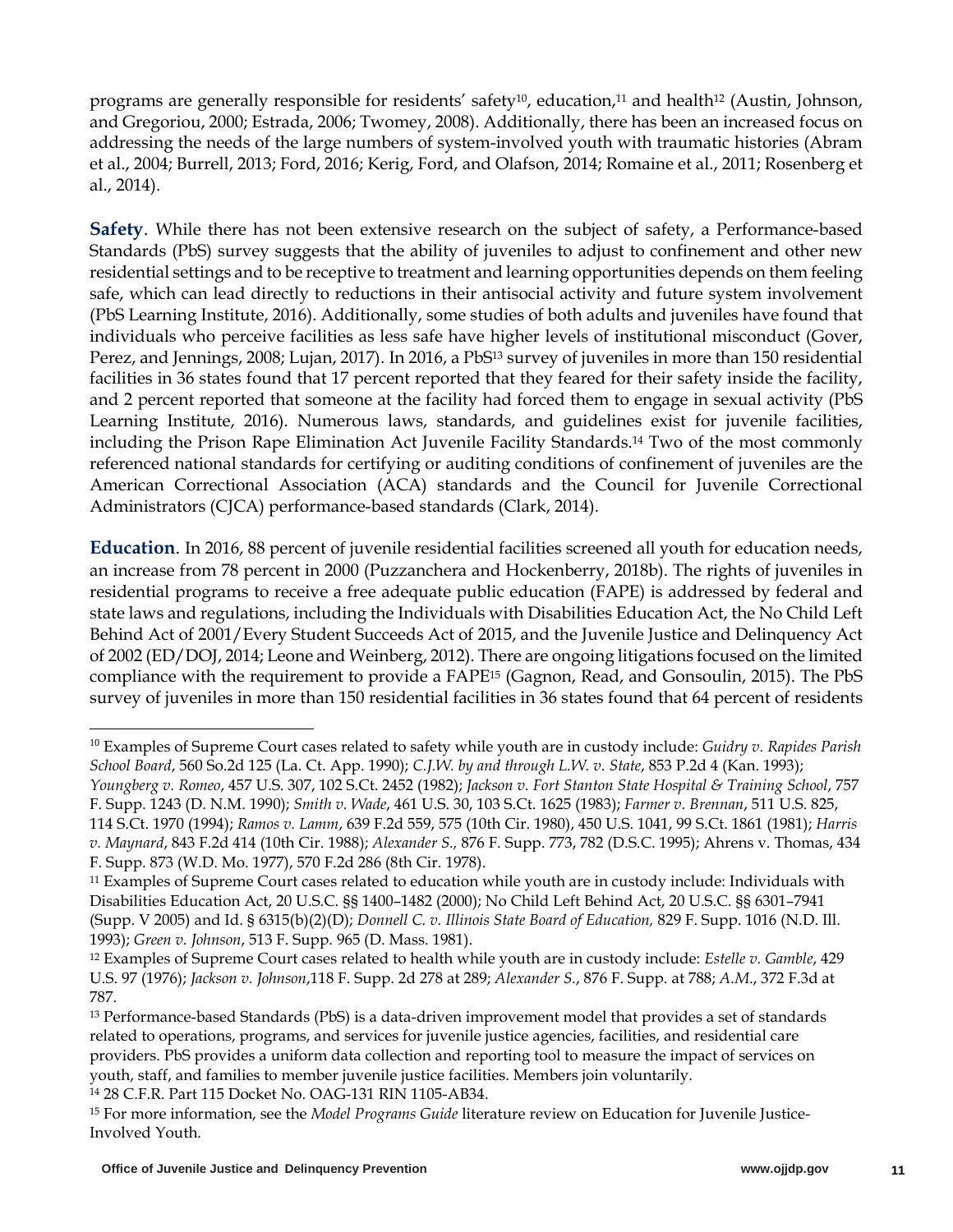rated school as "very helpful" or "helpful" in 2016, compared with 57 percent of residents in 2010 (PbS Learning Institute, 2016).

**Mental and physical health**. Several studies have found that youth in residential placements are more likely to have unmet physical, developmental, and mental health needs, and many have had inconsistent or nonexistent care in their home communities (Braverman and Murry, 2011; Schubert and Mulvey, 2014; Sedlak and McPherson, 2010; Shufelt and Cocozza, 2006). Youth in residential facilities also have the right to receive adequate health care16. Diagnoses such as suicidal ideation and behavior were identified as prevalent among a sample of system-involved youth in one county, and this behavior increases as involvement in the system increases (Teplin et al., 2015). Depression, sexual abuse, and trauma were the most commonly identified predictors of suicidal ideation and behavior. In 2016, 93 percent of facilities screened all youth for suicide risk, 74 percent for substance abuse, and 60 percent for mental health needs (Puzzanchera and Hockenberry, 2018b). These percentages have increased substantially since 2000.<sup>17</sup>

**Punitive versus rehabilitative models.** Research suggests that therapeutic techniques focused on behavior change, such as restorative programs, skill building, counseling, and service coordination, have larger impacts on recidivism than external control techniques and punitive models that use discipline, deterrence, and surveillance (Evans-Chase and Zhou, 2014; Lipsey et al., 2010). Therapeutic techniques can be used in any kind of residential setting. A review of systematic reviews on the effectiveness of correctional rehabilitation for adults and juveniles (Lipsey and Cullen, 2007) concluded that rehabilitation treatment can reduce recidivism and that it has greater capability for doing so than correctional sanctions. Similarly, a meta-analytic examination of the difference between therapeutic and control interventions for juvenile offenders (Lipsey et al., 2010) found programs that used restorative approaches, skill building, counseling, and multiple coordinated services were more successful than programs oriented toward instilling discipline (e.g., boot camps), programs focusing on deterrence though fear of the consequences of bad behavior (e.g., Scared Straight), and programs emphasizing surveillance (intensive probation or parole).

**Trauma-informed approaches**. Studies of detained and committed youth report multiple forms of victimization and exposure to at least one potentially traumatic event before their confinement (Abram et al., 2004; Burrell, 2013; Ford, 2016; Kerig, Ford, and Olafson, 2014; Romaine et al., 2011; Rosenberg et al., 2014). One study found that individuals who were abused or neglected as children were more likely to be arrested for delinquency and adult crime (Widom, 1989). Another study examining delinquent youth in Florida found that each adverse traumatic experience increased the likelihood of a youth becoming a chronic offender, even after controlling for other risk factors for criminal behavior (Fox et al., 2015).

Some studies have suggested that incarceration itself can be traumatic for youth, and it can be more difficult to address past trauma while incarcerated than while living in the community (Burrell, 2013; Dierkhising, Lan, and Natsuaki, 2013; Powel, 2014). Other studies have found that complex trauma can pose significant challenges to treating youth in secure settings and that greater exposure to early-life trauma is related to negative outcomes within residential facilities, including increased sexual misconduct, suicidal activity, and total misconduct (DeLisi et al., 2010; Ford et al., 2012). However, another study (Lujan, 2017) did not find an association between posttraumatic stress symptoms and

<sup>16</sup> *Estelle v. Gamble*, 429 U.S. 97 (1976).

<sup>17</sup> For more information, see the *Model Programs Guide* literature review on the Intersection between Mental Health and the Juvenile Justice System.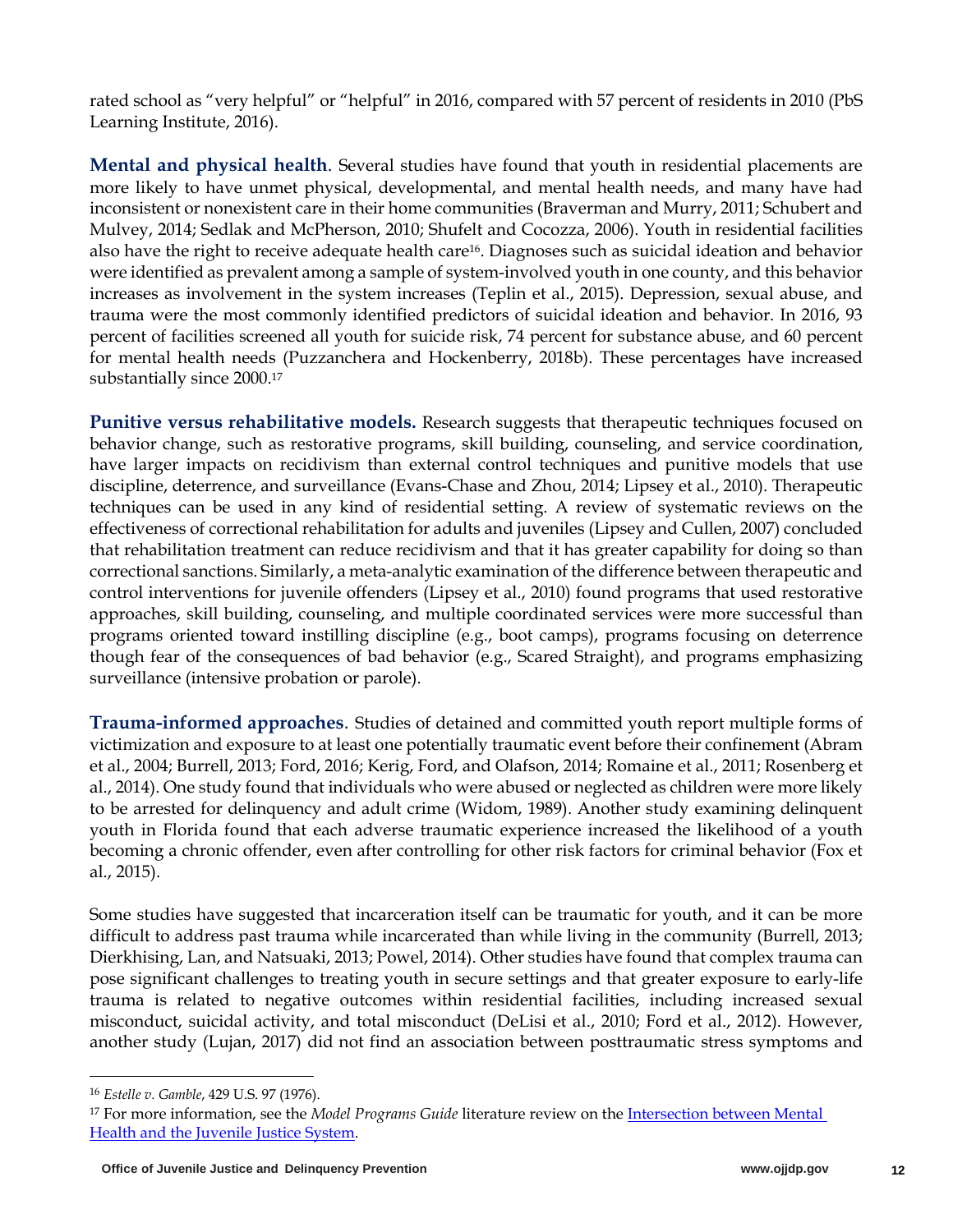institutional misconduct. Finally, youth with traumatic backgrounds may have different needs than youth without a history of trauma (Ford et al., 2012; Gover and MacKenzie, 2003; Ko et al., 2008). For example, a study of more than 500 confined juveniles in 48 facilities in 20 states (Gover and MacKenzie, 2003) found that, while controlling for other individual and institutional factors, juveniles who had experienced greater levels of child maltreatment had higher levels of anxiety and depression.

Some studies have explored the impact of providing trauma-informed care in residential programs (Bartlett et al., 2015; Elwyn, Esaki, and Smith, 2015; Hummer et al., 2010; Ko et al., 2008). For example, one study examined the effect of the Sanctuary Model, a trauma-informed operating system for human services organizations, on staff and youth in a secure juvenile justice facility (Elwyn, Esaki, and Smith, 2015). That research suggested that the facility was a safer place for both residents and staff after implementation of the model. After the intervention, the facility experienced improvement in 8 of the 12 measured variables, including youth misconduct rates, physical restraint and isolation rates, youthon-youth assaults and fights, youth-on-staff assaults, youth and staff grievance complaints filed, and youth perceptions of safety.

Another study examined the impact of the Trauma Affect Regulation: Guide for Education and Therapy (TARGET) group for youth in combination with environmental modifications and staff training (Marrow et al., 2012). Findings indicated that the intervention was related to statistically significant reductions in depression, youth threats toward staff, use of physical restraints, and seclusion rates for youth incarcerated for felony-level offenses. The youth involved in the intervention program also reported greater hope and optimism.

# **Outcome Evidence**

One meta-analysis of interventions with juvenile offenders in both residential and nonresidential settings (Lipsey, 2009) found no significant relationship between recidivism and the level of juvenile justice supervision. For juveniles of similar characteristics and similar intervention approaches, there was no difference in recidivism whether they were treated in the community, after diversion, while on probation or parole, or while incarcerated. The meta-analysis also concluded that three factors emerged as major correlates of program effectiveness: 1) serving high-risk offenders, 2) a "therapeutic" intervention philosophy, and 3) quality of intervention (Lipsey, 2009). Similarly, a review of systematic reviews of studies comparing juvenile and adult offenders who received rehabilitation treatment with those who did not, found lower mean recidivism for those in the treatment conditions (Lipsey and Cullen, 2007). In addition to the three factors mentioned above, researchers have identified additional practices that correlate with better outcomes for youth in residential settings, including a strong assessment system (Baird et al., 2013; Vincent et al., 2012; Young et al., 2006) and the use of cognitivebehavioral therapy (Genovés, Morales, and Sanchez-Meca, 2006).

Another study (Morehouse and Tobler, 2000) examined the effect of the Residential Student Assistance Program (RSAP), which is a substance abuse intervention program developed for high-risk adolescents living in residential facilities. The study authors looked at a sample of youth in a treatment center, in a locked county corrections facility, in a nonsecure facility for adjudicated juvenile offenders, and in three foster care facilities. The results indicated a statistically significant between-group difference in that youth who participated in RSAP were less likely to use alcohol and marijuana and reported less other drug use, compared with those who did not participate.

Research has also been done on the use of risk/needs assessments in the placement of youth and in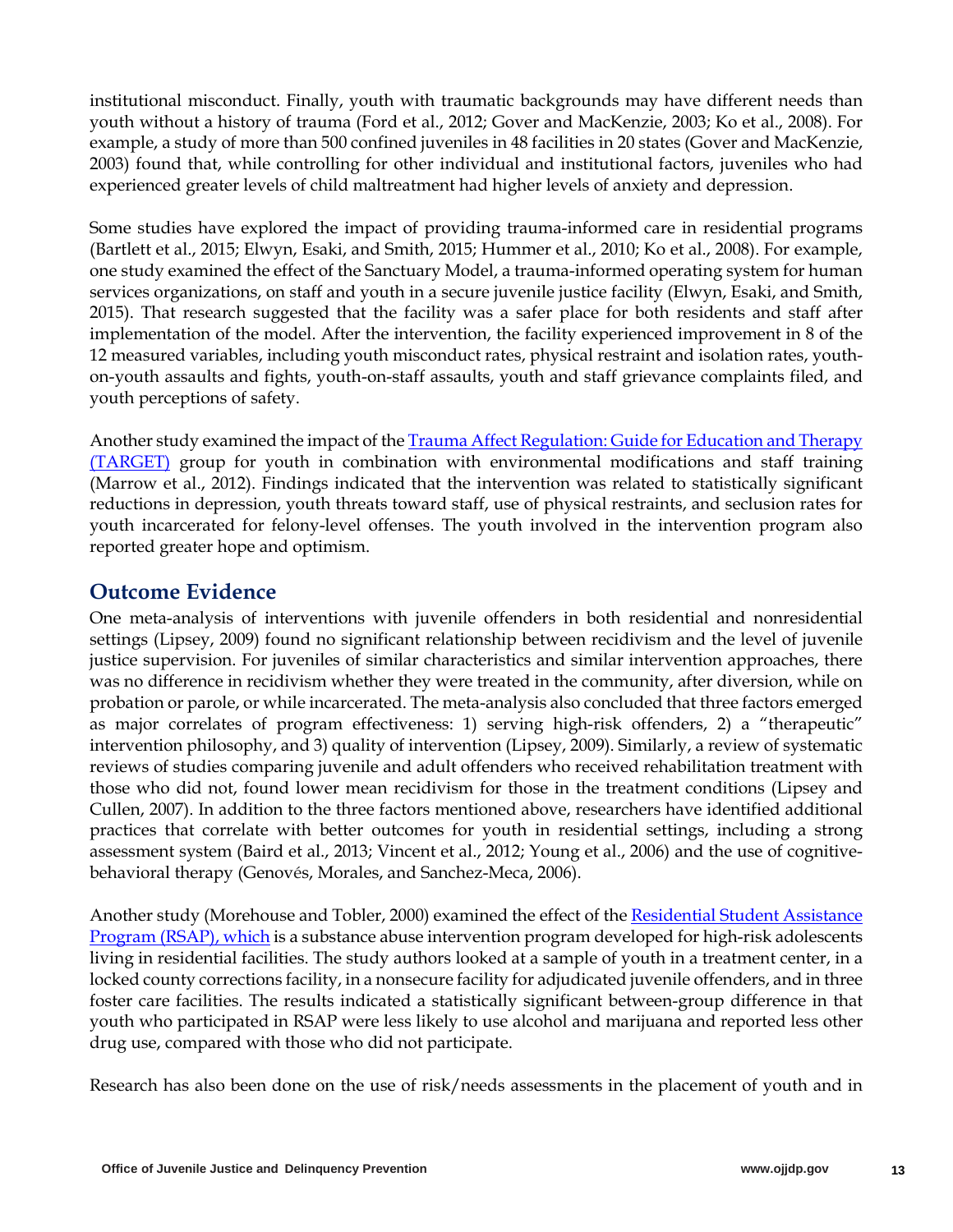determining the appropriate types and levels of programming.<sup>18</sup>

While researchers have found some positive outcomes resulting from residential programs with comprehensive assessment systems and a treatment or therapeutic focus, other researchers have found potential risks associated with removing youth from their homes and communities and placing them with other delinquent peers in a residential facility (Barnert et al., 2017; Bettman and Jasperson, 2009; Burrell, 2013; Leiber, Brubaker, and Fox, 2009; Leiber and Fox, 2005; Lipsey and Cullen, 2007; Mendel, 2014; Rodriguez, 2010; Schwalbe, Hatcher, and Maschi, 2009; Steiner, 2009; McGuire, 2002).

Below are descriptions of the empirical evidence available on programming options by type of residential program.

### **Programs in Long-Term Secure Facilities**

While there may be some short-term reductions in offending during confinement, much of the literature suggests that there are often long-term, negative outcomes associated with long-term secure facilities (and secure detention). These include high recidivism, high costs, lower levels of educational attainment, and other risks related to separating youth from their families and communities and placing them with other delinquent youth (e.g., Aizer and Doyle, 2015; Dishion and Dodge, 2005; Mallet and Boitel, 2016; Mendel, 2014; Barnert et al., 2017). For example, a meta-analysis of nine studies conducted in the United States and Australia, (Black, 2016) found that incarceration *increased* recidivism by 8 percent, and recidivism *decreased* by 6 percent for non-incarceration sanctions. One study, which analyzed data across 10 years on judges randomly assigned to cases in Chicago, found that, after controlling for demographic characteristics and crime severity, juvenile incarceration reduced youth high school graduation rates by 13 percent and increased adult incarceration rates by 22 percent (Aizer and Doyle, 2015). And an assessment of comparable probation and residential placements found that probationers had statistically significant lower recidivism rates than those placed in commitment programs (Ryon et al., 2013).

Nevertheless, meta-analyses have found that quality programs can lead to reductions in recidivism in institutional environments such as long-term secure facilities. A meta-analysis of 83 programs for institutionalized serious juvenile offenders<sup>19</sup> found that interpersonal skills programs (involving training in social skills and anger control) and teaching family homes (community-based, family-style group homes) showed large, statistically significant mean effect sizes (Lipsey, Wilson, and Cothern, 2000). Findings showed consistently null results for milieu therapy, and no statistically significant or consistent mean effects for drug abstinence programs, wilderness/challenge programs, and employment-related programs. Another meta-analysis, on the effectiveness of treatment programs for serious juvenile offenders ages 12–21, in secure correctional settings, found that treatment programs can be effective in reducing recidivism and that the most effective methods were cognitive-behavioral (Genovés, Morales, and Sanchez-Meca, 2006).

The Violent Offender Treatment Program (VOTP) seeks to reduce recidivism among youth convicted of violent offenses and capital crimes. The program offers 6 months of intensive, therapeutic treatment to juveniles in residential facilities before they are released. Youth in the program have received blended sentences, which means that they begin serving their sentences in juvenile correctional facilities

<sup>&</sup>lt;sup>18</sup> For more information, please see the *Model Program Guide* literature review on **Risk/Needs Assessments for** Youths.

<sup>19</sup> Seventy-four were in juvenile justice institutions, and nine were in residential facilities under private or mental health administration.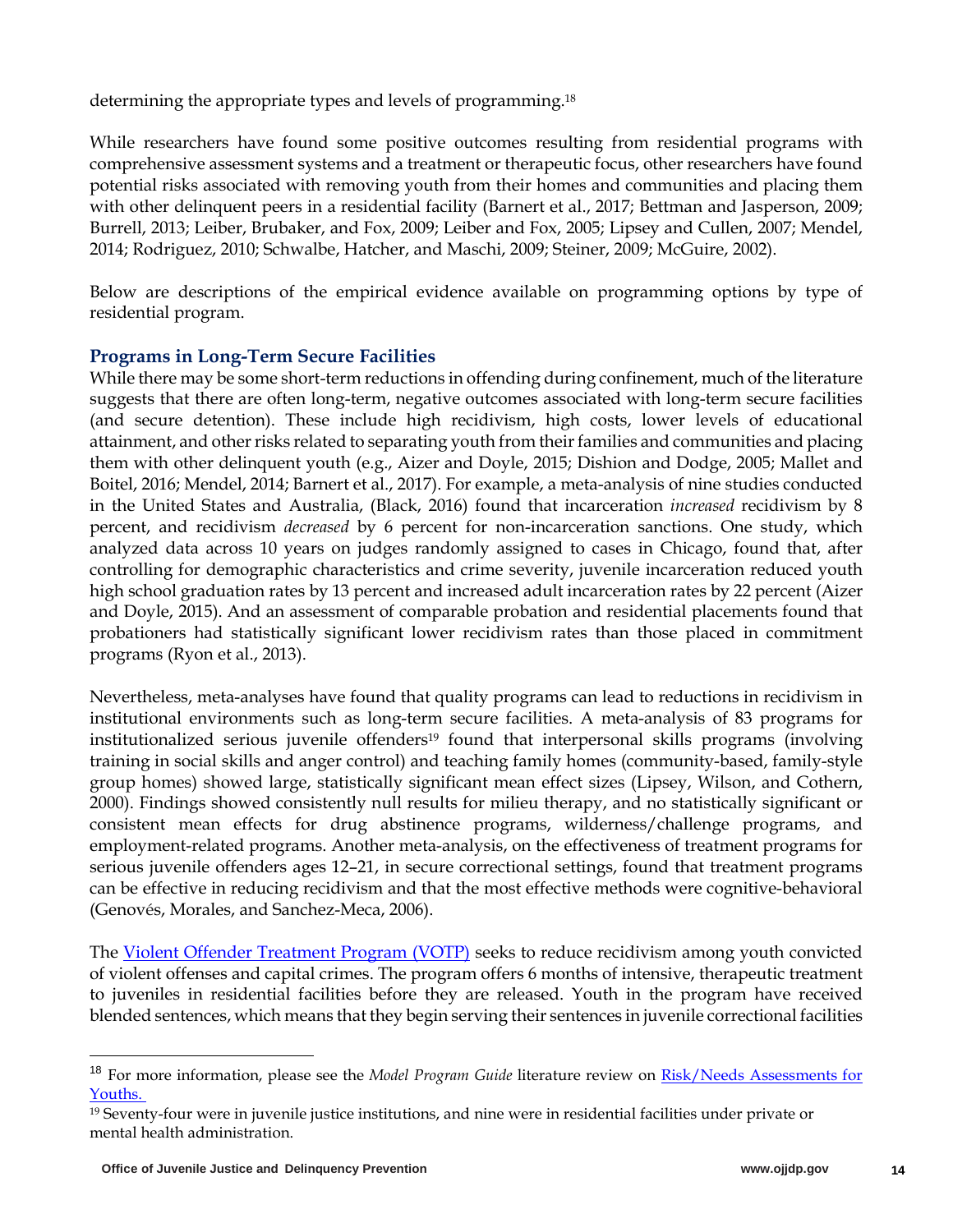and can then serve the remainder under parole supervision if they successfully complete the VOTP. A study of incarcerated older male juveniles in a southern state found a statistically significant reduction in recidivism rates for juveniles who participated in the program, compared with those who did not participate (Haerle, 2016).

Equipping Youth to Help One Another (EQUIP) is a multicomponent treatment program administered in juvenile correctional facilities with males, ages 15 to 18, who have committed less serious felonies (e.g., breaking and entering, burglary) and violations of parole. It seeks to establish a "climate for change" where youth can turn antisocial and self-destructive behavior into positive behavior that helps them and others around them. A study at a medium-security correctional facility for juveniles in a midwestern state found that participants in EQUIP demonstrated statistically significant larger gains in social skills, lower levels of institutional misconduct, and were less likely to recidivate than nonparticipants (Leeman, Gibbs, and Fuller, 1993).

#### **Programs in Residential Treatment Centers**

Diversity in the type and quality of services being offered and in the literature regarding the effectiveness of residential treatment centers (RTCs) shows mixed results. For example, a review of the outcome literature on adolescent residential treatment programs, including RTCs, which examined 13 studies, concluded that these therapeutic settings provide effective interventions for many clients (Bettmann and Jasperson, 2009). However, the findings also indicated the following deficits in the existing literature that limit any definitive conclusions about the effectiveness of residential treatment programs: 1) lack of research that assesses the effectiveness of specific program elements, 2) no consensus in the research on a definition of residential treatment and little agreement on what constitutes treatment success, 3) insufficient details and descriptions in evaluation studies that look at the effectiveness of specific programs (making it difficult to replicate a particular treatment approach), and 4) a need for outcome research to examine the cultural sensitivity of child and adolescent residential treatment (Bettman and Jasperson, 2009).

An evaluation of the Mendota Juvenile Treatment Center (MJTC), an intensive treatment program designed for serious and violent juvenile offenders, found positive effects on youth who received treatment in the program (Caldwell and Rybroeck, 2005). The study compared 101 youth who were treated through MJTC with 147 youth who were briefly assessed at MJTC, but who then returned to a secure correctional institution. Results showed that youth treated at MJTC were one sixth as likely to commit felony violent offenses as the comparison group, which is a statistically significant difference.

### **Programs in Secure Detention**

In the short term, secure detention presumably makes it more likely that a youth appears in court and may temporarily prevent offending in the community. However, secure detention may also affect longterm public safety because research suggests that detention can have a negative impact on a youth's mental and physical well-being, education, and future employment while interrupting positive family, peer, and school relationships and promoting a negative peer culture (Abram et al., 2017; Dishion and Dodge, 2005; Austin, Johnson, and Weitzer, 2005; Koyama, 2012), which are risk factors for offending.

Many studies have also shown that once youth are detained, even when controlling for their current offenses, offending histories, and other variables, they are more likely than non-detained youth to end up going deeper into the juvenile justice system (Leiber, Brubaker, and Fox, 2009; Leiber and Fox, 2005; Mendel, 2014; Rodriguez, 2010; Schwalbe, Hatcher, and Maschi, 2009). A study of longitudinal data in a large southern state found that length of stay in detention increased the odds of a formal disposition by a margin of between 9 and 20 percent for each additional day of detention (Caudill et al., 2013). The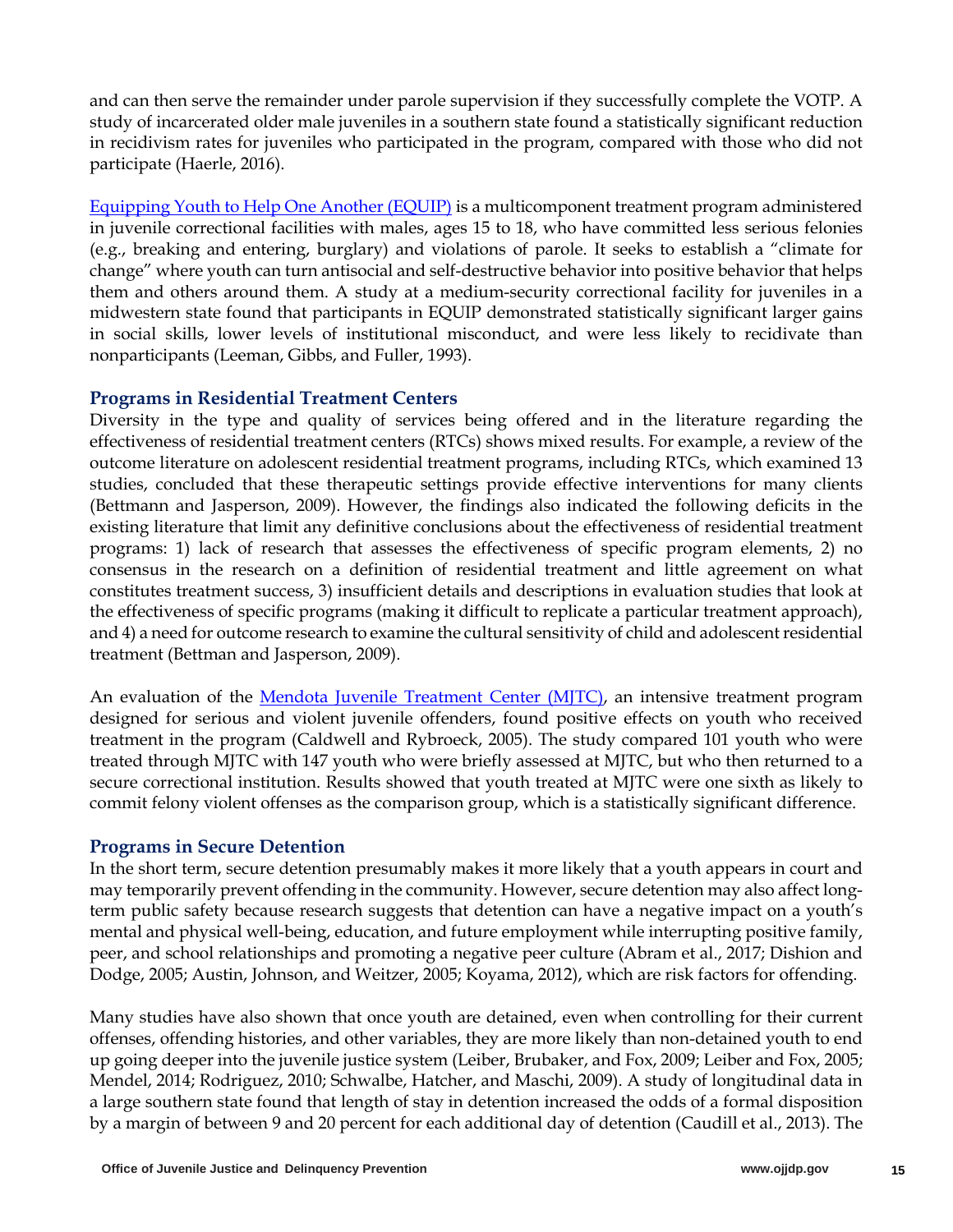researchers controlled for gender, race, age, gang membership, household status, history of abuse, and offense. Also, a study of juvenile courts in Missouri, which controlled for age, race, offense severity, concurrent delinquency, and prior record, found that being held in detention before adjudication was the largest predictor of whether a juvenile was adjudicated both delinquent and committed (McGuire, 2002). Pretrial detention placement can also negatively affect outcomes outside of the juvenile court. One study (Steiner, 2009) found that pretrial detention increased the likelihood that a convicted juvenile who was transferred to adult court would be sentenced to prison, even after controlling for legal factors such as offense type, offense severity, and relationship with court; extralegal factors such as sex and race; and other factors such as whether the juvenile had a public defender and whether there was a bench trial or jury trial.

The two main purposes for placing youth in secure detention are to ensure appearance for court hearings and to protect the community while the youth is detained (Austin, Johnson, and Weitzer, 2005). While youth are in detention centers, these two goals are almost always realized; therefore, most research on effectiveness focuses on outcomes after youth leave temporary placement, as in the examples below.

Project BUILD is a violence prevention curriculum designed to assist youth in detention to overcome obstacles such as gangs, violence, crime, and substance abuse. A study of youth in a detention center in Cook County, Illinois, found that youth who participated in the program had statistically significant, lower rates of recidivism than nonparticipants (Lurigio et al., 2000).

Similarly, Behavior Intervention at Cook County (Ill.) Juvenile Temporary Detention Center (JTDC) targeted high-risk juveniles in a detention center in Chicago. The program focused on correcting automatic or reactive behaviors, with the goal of reducing both the probability and number of readmissions. Findings indicated a statistically significant reduction in likelihood to be readmitted and in readmissions to the detention center for participants, compared with nonparticipants (Heller et al., 2015).

#### **Programs in Shelter Care**

According to a 2002 study of 11 agencies across the Midwest, youth tend to show improvement on outcomes that are critical for runaway and homeless youth 6 weeks after discharge. These include feelings of support from family, employment, self-esteem, days on the run, school suspensions and expulsions, being fired from employment, and sexual behavior (Thompson et al., 2002). A 2006 study of homeless and runaway youth showed that emergency shelter services can be useful in preventing future substance use (alcohol and illegal drugs) in residents post-discharge. Youth using emergency shelter and crisis services in the Missouri, Iowa, Nebraska, Kansas Runaway and Youth Services Network were found to have decreased substance use 6 weeks and 3 and 6 months after their discharge date (Pollio, 2006).

Specific programming inside shelters can also produce positive outcomes, as shown in an examination (Nugent, Bruley, and Allen, 1998) of the effectiveness of a condensed version of the  $Aggression$ Replacement Training (ART) for Adolescents in a Runaway Shelter on the antisocial behavior of adolescents living in a runaway shelter. The program combines anger-control training, social skills training, and moral reasoning. Participation in the program was associated with a statistically significant 20 percent reduction in the rate of antisocial behavior incidents per client every week and a statistically significant reduction of 1.1 antisocial behavior incidents per day.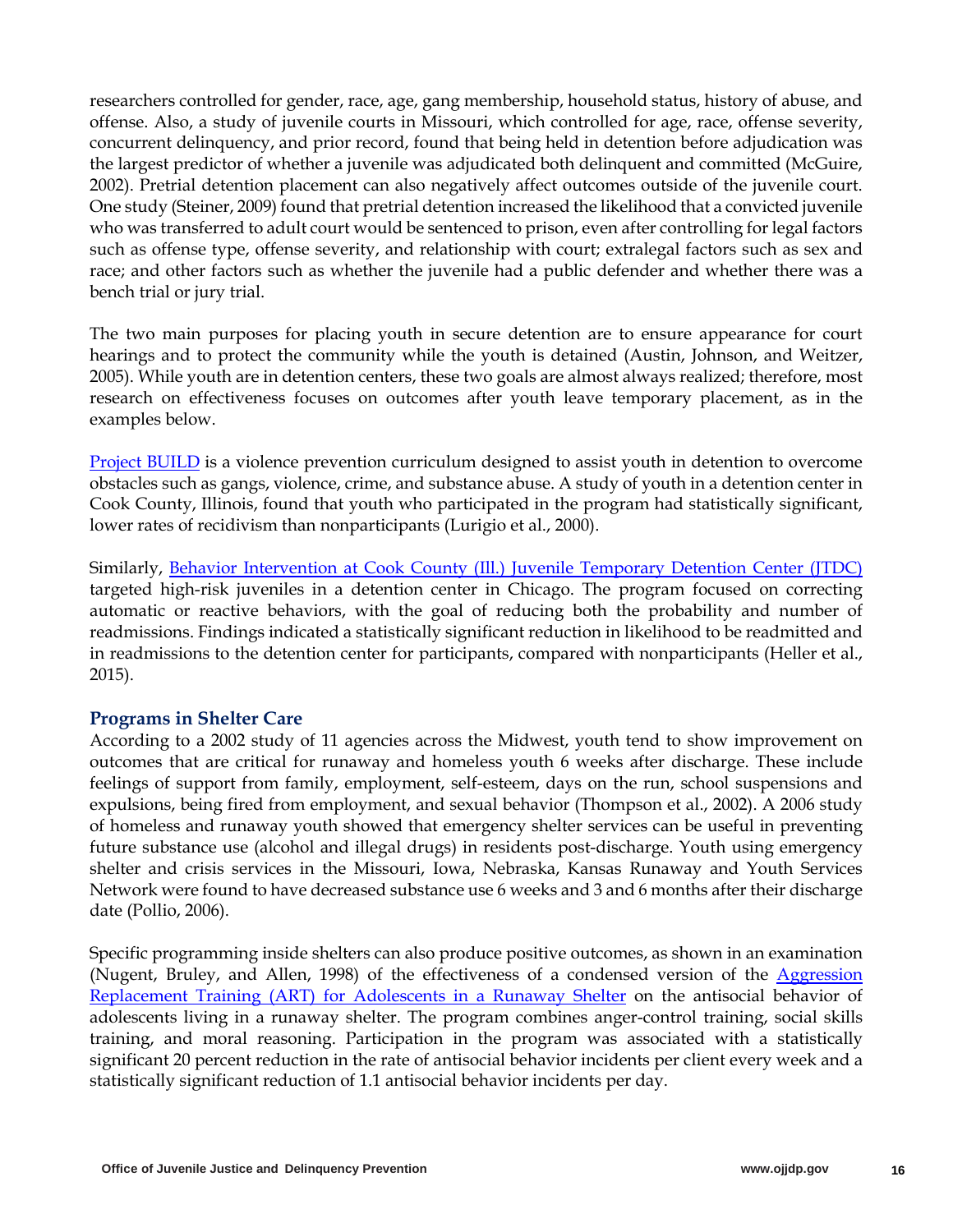#### **Programs in Wilderness Camps**

A meta-analysis of 29 studies of wilderness programs (Wilson and Lipsey, 2000), which involved more than 3,000 juvenile offenders, found that program participants experience recidivism rates that are about 8 percentage points lower than comparison subjects (29 percent and 37 percent, respectively). Although these moderately positive results reflect a statistically significant program effect, they do not reflect the inconsistencies in individual program results. The results from the meta-analysis also show that programs involving a combination of relatively intense physical activity and therapeutic enhancement, such as individual counseling, family therapy, and therapeutic group sessions, were especially effective. Those that involved less physically challenging activities and little or no therapeutic content had a less significant impact.

Another meta-analysis (Bedard, Rosen, and Vacha-Haase, 2003) found that wilderness therapy programs had a positive effect on several variables, including behavior change, interpersonal skills, self-esteem, and recidivism. These findings indicated that wilderness therapy programs may be more effective than incarceration or probation in decreasing recidivism and increasing self-worth and behavioral skills. A meta-analysis of wilderness therapy outcomes for private-pay clients also found a medium effect size for each of the constructs assessed, including self-esteem, locus of control, behavioral observations, personal effectiveness, clinical measures, and interpersonal measures (Bettman et al., 2016).

### **Limitations of Research**

There are limitations to the research on residential programs. First, there is a lack of a standardized definition among federal, state, and local practitioners and researchers in terms of the different types of programs. Second, there are different ideas of which outcomes should be measured. While recidivism is often used as a measure of success for residential programs, this measure may not sufficient for some types of interventions. Third, there are differences in short- and long-term outcomes. For example, evaluation research on the effect of RTCs stems in part from the varying needs of referral and reimbursement organizations. Psychiatric accrediting bodies expect evaluations to concentrate on symptom reduction on the basis of psychiatric diagnostic categories, while social service agencies are more interested in outcome measures of individual and family functioning (Bettmann and Jasperson, 2009). Fourth, positive outcomes in detention centers may focus more closely on reductions in negative consequences of this placement type. Finally, numerous methodological problems have characterized much of the evaluation research, including the use of idiosyncratic measures, poor samples, the lack of comparison groups, retrospective designs, and the lack of information in the evaluation studies about reliability, validity, demographics, and other important components of rigorous research (Bettmann and Jasperson, 2009; Behrens and Satterfield, 2006).

### **Conclusion**

The number of youth being held in residential placement has decreased over time. For example, while there were 105,000 youth in residential placements on a single day in 1997, there were 48,000 youth in placement (Sickmund et al., 2017) on a single day in 2015. Boys and youth of color comprise the largest portions of the residential population.

There are many different types of residential programs, ranging from small, homelike environments to large, secure environments. Various types of programs, facility models, and approaches have demonstrated positive outcomes in residential facilities. Researchers have found that factors associated with program effectiveness include targeting high-risk offenders, using a strong assessment system, employing a rehabilitative or therapeutic intervention philosophy, incorporating cognitive-behavioral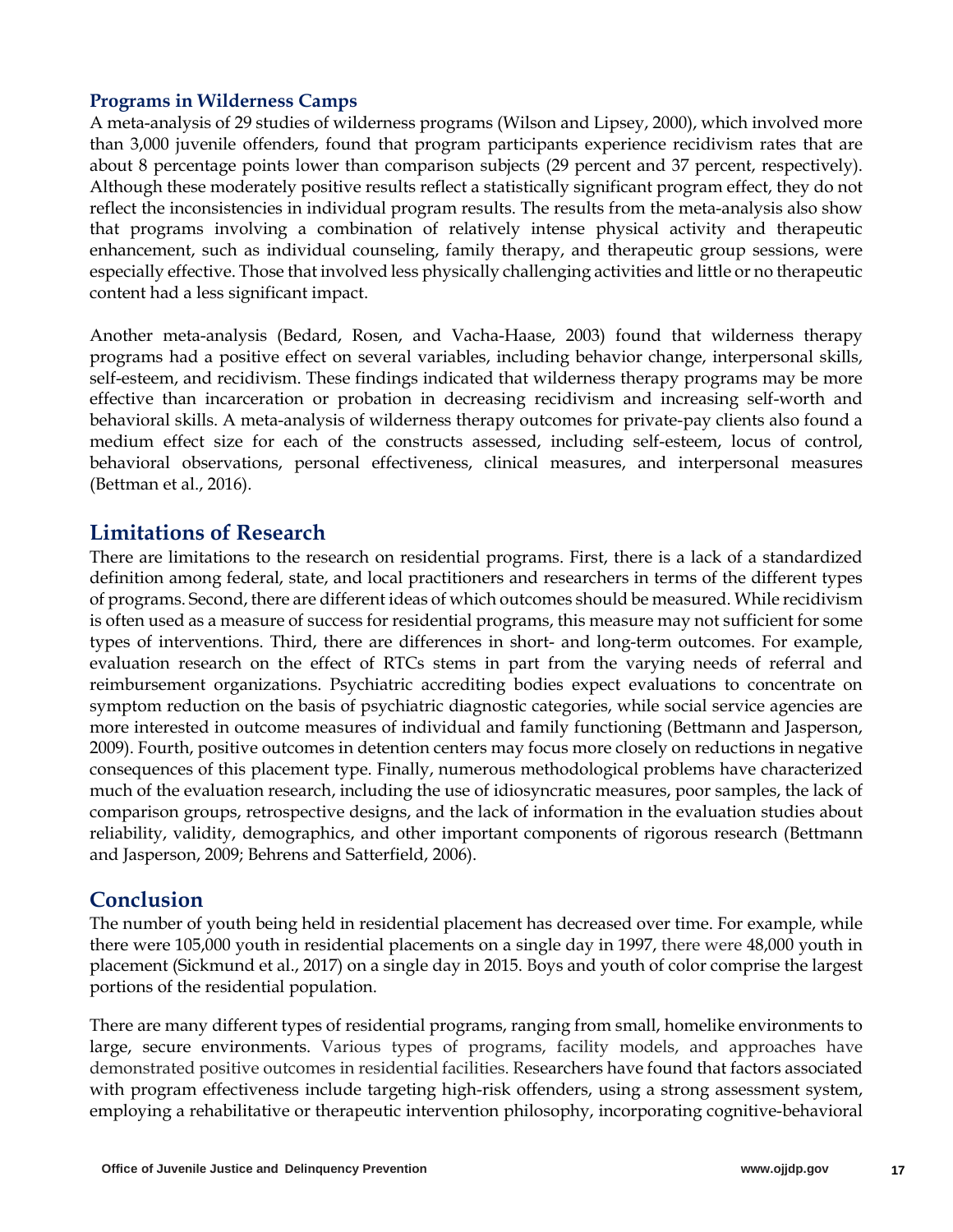therapy, and implementing high-quality interventions. In addition, some experts have suggested incorporating trauma-informed care (Branson et al., 2017; Miller and Najavits, 2012; Skowyra and Cocozza, 2007), engagement of families, and involvement of other service agencies while youth are in residential placement and or reentering the community.20 However, more rigorous research is needed to evaluate these approaches.

Researchers have found that out-of-home placement can predict negative outcomes for youth related to their mental and physical well-being, education, deeper system involvement, future employment, and recidivism (Barnert et al., 2017; Bettman and Jasperson, 2009; Burrell, 2013; Leiber, Brubaker, and Fox, 2009; Leiber and Fox, 2005; Mendel, 2014; Rodriguez, 2010; Schwalbe, Hatcher, and Maschi, 2009; Steiner, 2009; McGuire, 2002). They have also found that several specific programs have been able to produce positive outcomes for youth in residential facilities. For example, implementation of the Aggression Replacement Training (ART) program was associated with reductions in antisocial behavior in a sample of youth living in a shelter (Nugent, Bruley, and Allen, 1998), implementation of the Violent Offender Treatment Program (VOTP) resulted in reductions in recidivism among incarcerated older male juveniles in a southern state (Haerle, 2016), and implementation of Project BUILD resulted in lower rates of recidivism among youth in a detention center (Lurigio et al., 2000).

# **References**

- Abram, K.M., Stokes, M.L., Welty, L.J., Aaby, D.A., and Teplin, L.A. 2017. Disparities in HIV/AIDS risk behaviors after youth leave detention: A 14–year longitudinal study. *Pediatrics* 139(2).
- Abram, K.M., Teplin, L.A., Charles, D.R., Longworth, S.L., McClelland, G.M., and Dulcan, M.K. 2004. Posttraumatic stress disorder and trauma in youth in juvenile detention. *Archives of General Psychiatry* 61(4):403–410.
- Aizer, A., and Doyle Jr., J.J. 2015. Juvenile incarceration, human capital, and future crime: Evidence from randomly assigned judges. *The Quarterly Journal of Economics* 130(2):759–803.
- Austin, J., Johnson, K.D., and Gregoriou, M. 2000. *Juveniles in Adults Prisons and Jails: A National Assessment.* NCJ 182503. Washington, DC: Bureau of Justice Assistance.
- Austin, J.F., Johnson, K.D., and Weitzer, R.J. 2005. *Alternatives to the Secure Detention and Confinement of Juvenile Offenders.* Washington, DC: U.S. Department of Justice.
- Baird, C., Healy, T., Johnson, K., Bogie, A., Dankert, E.W., and Scharenbroch, C. 2013. *A Comparison of Risk Assessment Instruments in Juvenile Justice.* Madison, WI: National Council on Crime and Delinquency.
- Baker, A.J.L., Ashare, C., and Charvat, B.J. 2009. Substance use and dependency disorders in adolescent girls in group living programs: Prevalence and associations with milieu factors. *Residential Treatment for Children & Youth* 26(1):42–57.
- Baker, A.J.L., Fulmore, D., and Collins, J. 2008. A survey of mental health service provision in New York State residential treatment centers. *Residential Treatment for Children & Youth* 25(4):333–357.
- Barnert, E.S., Dudovitz, R., Nelson, B.B., Coker, T.R., Biely, C., Li, N., and Chung, P. J. 2017. How does incarcerating young people affect their adult health outcomes? *Pediatrics* 139(2):2016-2624
- Bartlett, J.D., Barto, B., Griffin, J.L., Fraser, J.G., Hodgdon, H., and Bodian, R. (2016). Trauma-informed care in the Massachusetts child trauma project. *Child Maltreatment* 21(2):101–112.
- Bedard, R.M., Rosen, L.A., and Vacha-Haase, T. 2003. Wilderness therapy programs for juvenile delinquents: A meta-analysis. *Therapeutic Wilderness Camping* 3:7–13.

<sup>20</sup> For more information about engaging family members and juvenile reentry, please see the *Model Programs Guide* literature reviews on Family Engagement in Juvenile Justice and Juvenile Reentry.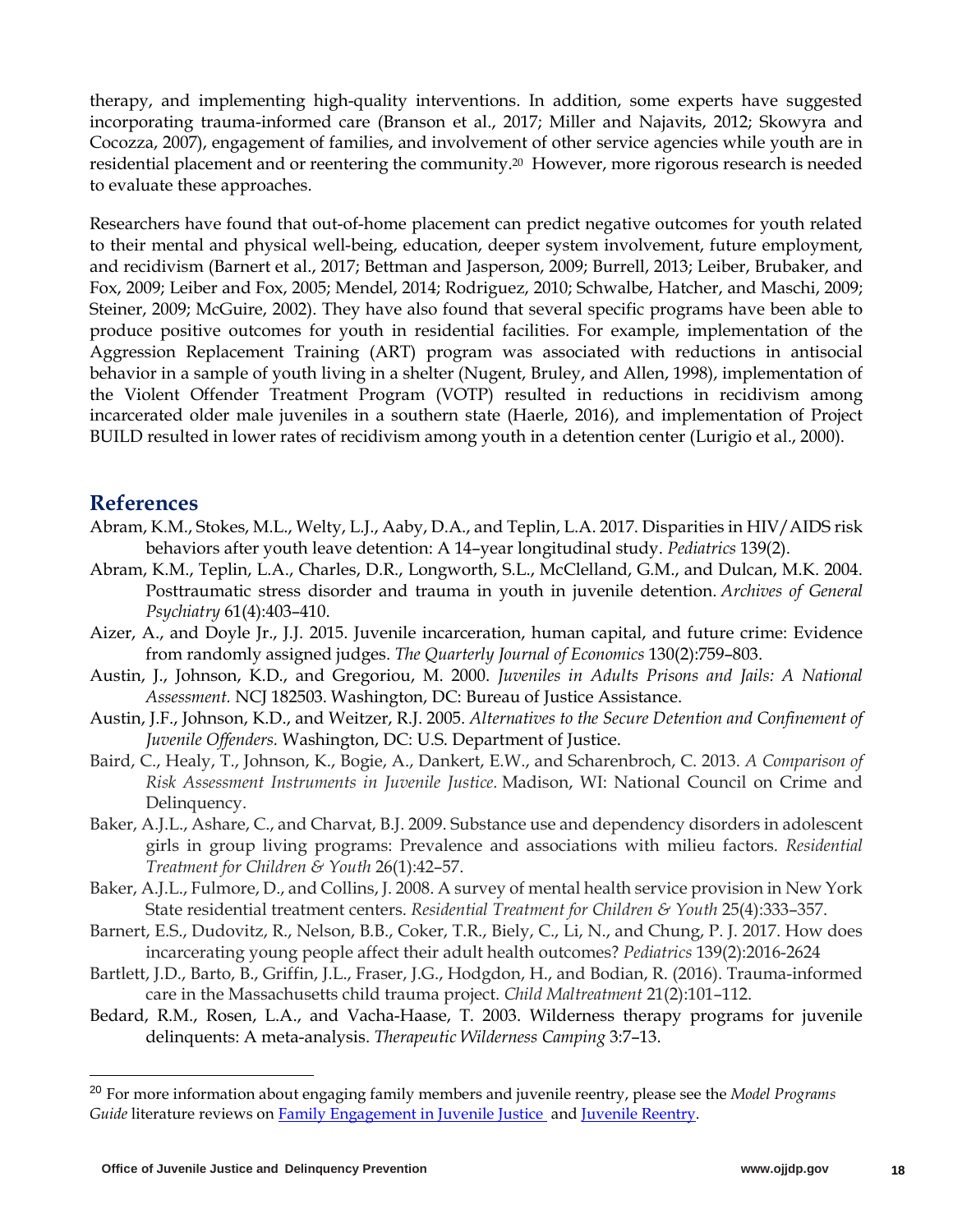- Behrens, E., and Satterfield, K. 2006. Report of findings from a multicenter study of youth outcomes in private residential treatment. Paper presented at the 114th Annual Convention of the American Psychological Association, New Orleans, LA, August 12, 2006.
- Bettmann, J.E., Gillis, H.L., Speelman, E.A., Parry, K.J., and Case, J.M. 2016. A meta-analysis of wilderness therapy outcomes for private pay clients. *Journal of Child and Family Studies* 25:2659– 2673.
- Bettmann, J.E., and Jasperson, R.A. 2009. Adolescents in residential and inpatient treatment: A review of the outcome literature. *Child and Youth Care Forum* 38:161–183.
- Black, J.A. 2016. Understanding the effectiveness of incarceration on juvenile offending through a systematic review and meta-analysis: Do the "get tough" policies work? Unpublished doctoral dissertation. Fort Lauderdale, FL: Nova Southeastern University.
- Branson, C.E., Baetz, C.L., Horwitz, S.M., and Hoagwood, K.E. 2017. Trauma-informed juvenile justice systems: A systematic review of definitions and core components. *Psychological Trauma: Theory, Research, Practice, and Policy* 9(6):635.
- Braverman, P.K., and Murray, P.J. 2011. Health care for youth in the juvenile justice system. *Pediatrics* 128(6):1219–1235.
- Burrell, S. 2013. *Trauma and the Environment of Care in Juvenile Institutions*. Los Angeles, CA: National Child Traumatic Stress Network.
- Carson, D., and Gillis, H.L. 1994. A meta-analysis of outdoor adventure programming with adolescents. *Journal of Experiential Education* 17:40–47.
- Caldwell, M.F., and Van Rybroek, G.J. 2005. Reducing violence in serious juvenile offenders using intensive treatment. *International Journal of Law and Psychiatry* 28:622–636.
- Caudill, J.W., Morris, R G., Sayed, S.E., Yun, M., and DeLisi, M. 2013. Pathways through the juvenile justice system: Predictors of formal disposition. *Youth Violence and Juvenile Justice* 11(3):183–195.
- Clark, P. 2014. Types of facilities. In *Desktop Guide to Quality Practice for Working with Youth in Confinement.* Washington, DC: National Partnership for Juvenile Services and Office of Juvenile Justice and Delinquency Prevention. https://info.nicic.gov/dtg/node/4#types-of-03
- Committee on Adolescence. 2011. Health care for youth in the juvenile justice system. *Pediatrics* 128(6):1219–1235.
- Dalton, M.M., and Pakenham, K.I. 2002. Adjustment of homeless adolescents to a crisis shelter: Application of a stress and coping model. *Journal of Youth and Adolescence* 31:79–89.
- DeLisi, M., Drury, A.J., Kosloski, A.E., Caudill, J.W., Conis, P.J., Anderson, C.A., Vaughn, M.G., and Beaver, K.M. 2010. The cycle of violence behind bars: Traumatization and institutional misconduct among juvenile delinquents in confinement. *Youth Violence and Juvenile Justice* 8(2):107–121.
- Dierkhising, C.B., Lane, A., and Natsuaki, M.N. 2014. Victims behind bars: A preliminary study of abuse during juvenile incarceration and post-release social and emotional functioning. *Psychology, Public Policy, and Law* 20(2):181–190.
- Dishion, T.J., and Dodge, K.A. 2005. Peer contagion in interventions for children and adolescents: Moving towards an understanding of the ecology and dynamics of change. *Journal of Abnormal Child Psychology* 33(3):395–400.
- ED/DOJ [U.S. Departments of Education and Justice]. 2014. *Guiding Principles for Providing High-Quality Education in Juvenile Justice Secure Care Settings*. Washington, DC: U.S. Departments of Education and Justice.
- Elwyn, L.J., Esaki, N., and Smith, C.A. 2015. Safety at a girls secure juvenile justice facility. *International Journal of Therapeutic Communities* 36(4):209–218.
- Estrada, R., and Marksamer, J. 2006. The legal rights of young people in custody: What child welfare and juvenile justice professionals need to know when working with LGBT youth. *Child Welfare* 85(2):171–194.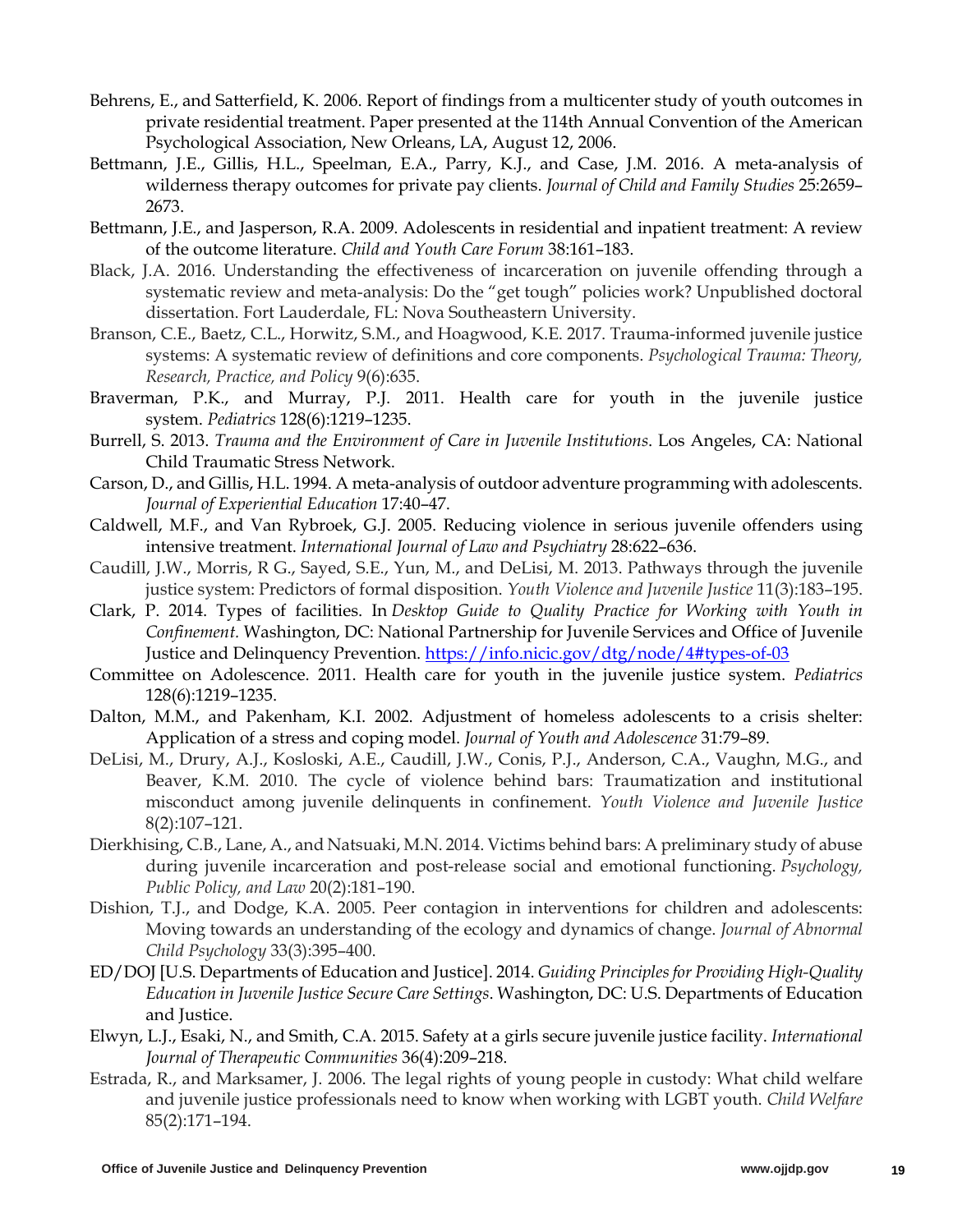- Evans-Chase, M., and Zhou, H. 2014. A systematic review of the juvenile justice intervention literature: What it can (and cannot) tell us about what works with delinquent youth. *Crime & Delinquency* 60(3):451–470.
- Fazel, S., Doll, H., and Långström, N. 2008. Mental disorders among adolescents in juvenile detention and correctional facilities: A systematic review and meta-regression analysis of 25 surveys. *Journal of the American Academy of Child & Adolescent Psychiatry* 47(9):1010–1019.
- Foltz, R. 2004. The efficacy of residential treatment: An overview of the evidence. *Residential Treatment for Children & Youth* 22(2):1–19.
- Ford, J.D., Chapman, J., Connor, D.F., and Cruise, K.R. 2012. Complex trauma and aggression in secure juvenile justice settings. *Criminal Justice and Behavior* 39(6):694–724.
- Ford, J.D. 2016. What is a 'trauma-informed' juvenile justice system? A TARGETed approach. Retrieved August 15, 2018, from the web: https://jjie.org/2016/06/20/what-is-a-trauma-informedjuvenile-justice-system-a-targeted-approach/
- Ford, J.D., Chapman, J., Connor, D.F., and Cruise, K.R. 2012. Complex trauma and aggression in secure juvenile justice settings. *Criminal Justice and Behavior* 39(6):694–724.
- Fox, B.H., Perez, N., Cass, E., Baglivio, M.T., and Epps, N. 2015. Trauma changes everything: Examining the relationship between adverse childhood experiences and serious, violent and chronic juvenile offenders. *Child Abuse & Neglect* 46:163–173.
- Gagnon, J.C., Read, N.W., and Gonsoulin, S. 2015. *Key Considerations in Providing a Free Appropriate Public Education for Youth With Disabilities in Juvenile Justice Secure Care Facilities.* Issue Brief. Washington, DC: National Technical Assistance Center for the Education of Neglected or Delinquent Children and Youth.
- GAO [General Accounting Office]. 2007. *Residential Treatment Programs: Concerns Regarding Abuse and Death in Certain Programs for Troubled Youth*. Testimony Before the Committee of Education and Labor, U.S. House of Representatives. Washington, DC: General Accounting Office.
- GAO [General Accounting Office]. 2008. *Residential Programs: Selected Cases of Death, Abuse, and Deceptive Marketing.* Testimony Before the Committee of Education and Labor, U.S. House of Representatives. Washington, DC: General Accounting Office.
- Gass, M.A., Gillis, H.L., and Russell, K.E. 2012. *Adventure Therapy: Theory, Research, and Practice*. New York, NY: Routledge.
- Genovés, V.G., Morales, L.A., and Sánchez-Meca, J. 2006. What works for serious juvenile offenders? A systematic review. *Psicothema* 18(3):611–619.
- Gover, A.R., and MacKenzie, D.L. 2003. Child maltreatment and adjustment to juvenile correctional institutions. *Criminal Justice and Behavior* 30(3):374–396.
- Green-Hennessy, S., and Hennessy, K.D. 2015. Predictors of seclusion or restraint use within residential treatment centers for children and adolescents. *Psychiatric Quarterly* 86(4):545–554.
- Haerle, D.R. 2016. Dosage matters: Impact of a violent offender treatment program on juvenile recidivism. *Youth Violence and Juvenile Justice* 14(1):3–25.
- Hagan, J.D. 2002. An alternative therapy for the behaviorally challenged youth: The efficacy of wilderness therapy programs. Unpublished doctoral dissertation. Toledo, OH: The University of Toledo.
- Heller, S.B., Shah, A.K., Guryan, J., Ludwig, J., Mullainathan, S., and Pollack, H.A. 2015. *Thinking, Fast and Slow? Some Field Experiments to Reduce Crime and Dropout in Chicago.* Working Paper No. 21178. Cambridge, MA: National Bureau of Economic Research.
- Hicks–Coolick, A., Burnside–Eaton, P., and Peters, A. 2003. Homeless children: Needs and services. *Child and Youth Care Forum* 32:197–210.
- Hockenberry, S. 2018*.* Juveniles in residential placement, 2015. *Juvenile Justice Statistics, National Report Series Bulletin.* Washington, DC: U.S. Department of Justice, Office of Justice Programs, Office of Juvenile Justice and Delinquency Prevention.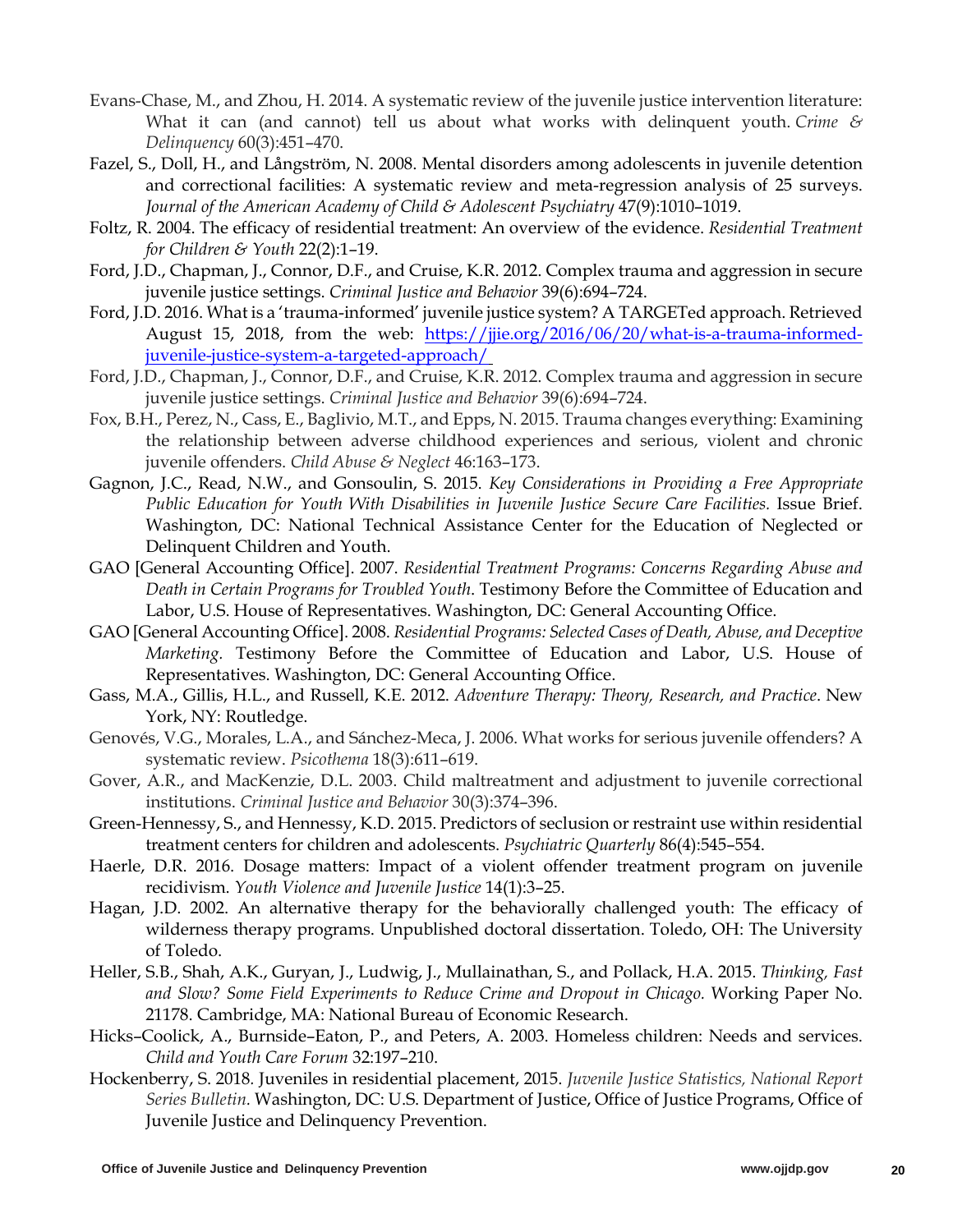- Hockenberry, S., and Sladky, A. 2018. Juvenile residential facility census, 2016: Selected findings. *Juvenile Justice Statistics, National Report Series Bulletin.* Washington, DC: U.S. Department of Justice, Office of Justice Programs, Office of Juvenile Justice and Delinquency Prevention.
- Hummer, V.L., Dollard, N., Robst, J., and Armstrong, M.I. 2010. Innovations in implementation of trauma-informed care practices in youth residential treatment: A curriculum for organizational change. *Child Welfare* 89(2):79–95.
- Jones, C.D., Lowe, L.A., and Risler, E.A. 2004. The effectiveness of wilderness adventure therapy programs for young people involved in the juvenile justice system*. Residential Treatment for Children & Youth 22*(2):53–67.
- Kelly, F., and Baer, D. 1968. *Outward Bound: An Alternative to Institutionalization for Delinquent Boys.* Boston, MA: Fandel Press.
- Kerig, P.K., Ford, J.D., and Olafson, E. 2014. *Assessing Exposure to Psychological Trauma and Posttraumatic Stress Symptoms in the Juvenile Justice Population*. Los Angeles, CA: National Child Traumatic Stress Network. Retrieved February 1, 2019, from the web: https://www.ncjrs.gov/App/Publications/abstract.aspx?ID=265696
- Ko, S.J., Ford, J.D., Kassam-Adams, N., Berkowitz, S.J., Wilson, C., Wong, M., and Layne, C.M. 2008. Creating trauma-informed systems: Child welfare, education, first responders, health care, juvenile justice. *Professional Psychology: Research and Practice* 39(4):396–404.
- Koehn, C.E., Thompson, R.W., Authier, K. J., and Bosco, M. 2001. Palm Beach County child abuse and neglect system redesign: Initial process evaluation*. Journal of Child and Family Studies* 10:245–254.
- Koyama, P.R. 2012. The status of education in pre-trial juvenile detention*. Journal of Correctional Education* 63(1):35.
- Leeman, L.W., Gibbs, J.G., and Fuller, D. 1993. Evaluation of a multi-component group treatment program for juvenile delinquents. *Aggressive Behavior* 19:281–292.
- Leiber, M.J., Brubaker, S.J., and Fox, K.C. 2009. A closer look at the individual and joint effects of gender and race on juvenile justice decision making. *Feminist Criminology* 4(4):333–358.
- Leiber, M.J., and Fox, K.C. 2005. Race and the impact of detention on juvenile justice decision making. *Crime and Delinquency* 51(4):470–497.
- Leon, S.C., Jhe Bai, G., Fuller, A.K., and Busching, M. 2016. Emergency shelter care utilization in child welfare: Who goes to shelter care? How long do they stay? *American Journal of Orthopsychiatry*  86(1):49–60.
- Leone, P.E., and Weinberg, L.A. 2012. *Addressing the Unmet Educational Needs of Children and Youth in the Juvenile Justice and Child Welfare Systems.* Washington, DC: Georgetown University, Center for Juvenile Justice Reform.
- Lipsey, M.W. 2009. The primary factors that characterize effective interventions with juvenile offenders: A meta-analytic overview. *Victims and Offenders* 4(2):124–147.
- Lipsey, M.W., and Cullen, F.T. 2007. The effectiveness of correctional rehabilitation: A review of systematic reviews. *Annual Review of Law and Social Science* 3:297–320.
- Lipsey, M.W., Wilson, D.B., and Cothern, L. 2000. Effective intervention for serious juvenile offenders. *OJJDP Juvenile Justice Bulletin.* Washington, DC: U.S. Department of Justice, Office of Justice Programs, Office of Juvenile Justice and Delinquency Prevention.
- Lipsey, M.W., Howell, J.C., Kelly, M.R., Chapman, G., and Carver, D. 2010. *Improving the Effectiveness of Juvenile Justice Programs*. Washington, DC: Center for Juvenile Justice Reform at Georgetown University.
- Litrownik, A.J., Taussig, H.N., Landsverk, J.A., and Garland, A.F. 1999. Youth entering an emergency shelter care facility: Prior involvement in juvenile justice and mental health systems. *Journal of Social Service Research* 25:5–19.
- Lujan, M. 2017. Justice for all: Trauma and the need for safety and fairness within the juvenile justice system. Unpublished doctoral dissertation. Palo Alto, CA: Palo Alto University.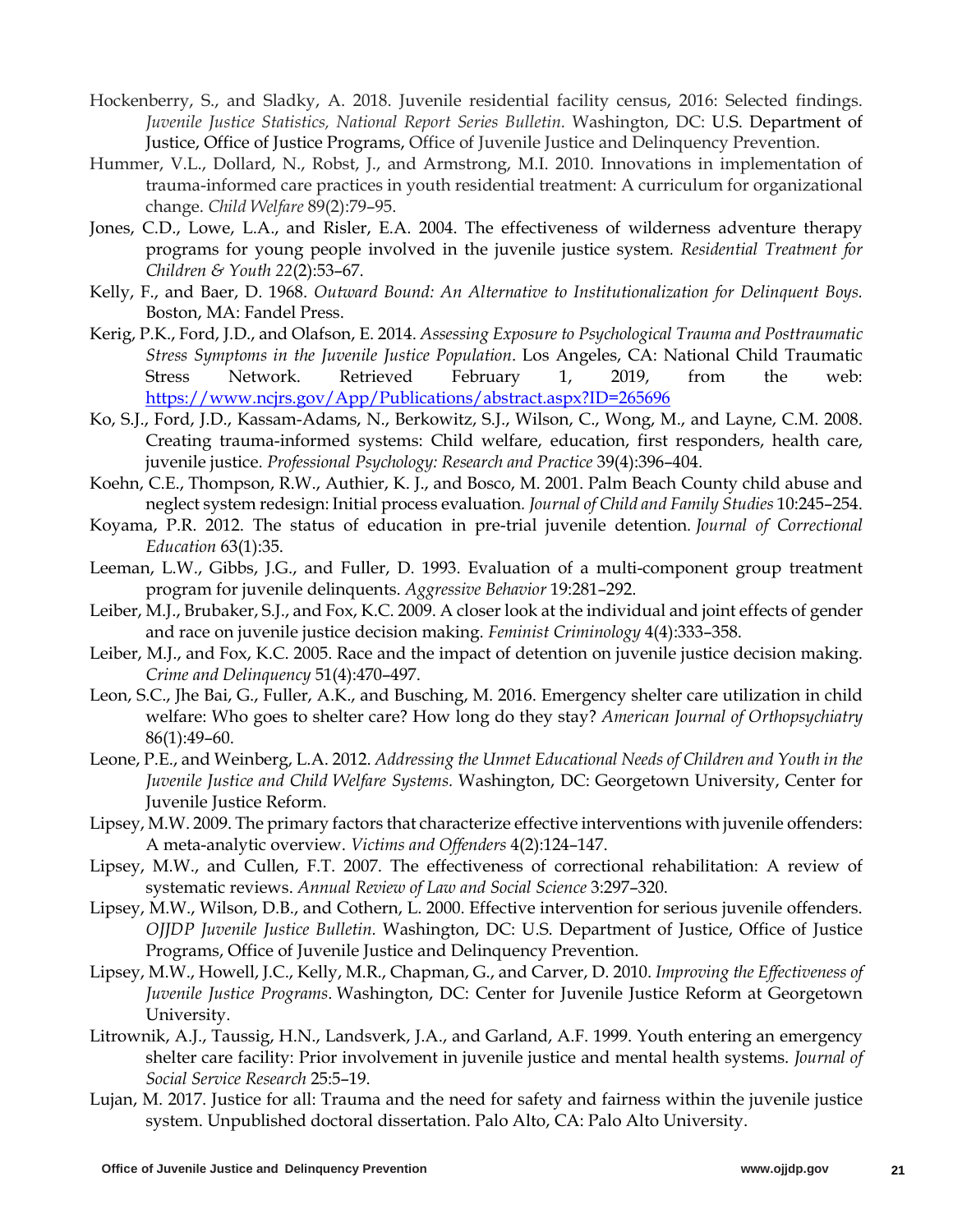- Lurigio, A., Bensinger, G., Thompson, S.R., Elling, K., Poucis, D., Selvaggio, J., and Spooner, M. 2000. *A process and outcome evaluation of Project BUILD: Years 5 and 6*. Unpublished manuscript. Chicago, IL: Loyola University.
- Lyons, J.S., Woltman, H., Martinovich, Z., and Hancock, B. 2009. An outcomes perspective of the role of residential treatment in the system of care. *Residential Treatment for Children & Youth* 26(2):71– 91.
- Mallett, C.A., and Boitel, C. 2016. From juvenile offender institutions to residential treatment centers: Evidence of the shifting paradigm to improved youth and community outcomes. *Journal of Evidence-Informed Social Work* 13(2):155–164.
- Marrow, M.T., Knudsen, K.J., Olafson, E., and Bucher, S.E. 2012. The value of implementing TARGET within a trauma-informed juvenile justice setting. *Journal of Child & Adolescent Trauma* 5(3):257– 270.
- McGuire, M.D. 2002. Cumulative disadvantage as an explanation for observed disproportionality within the juvenile justice system: An empirical test. *Juvenile and Family Court Journal* 53(1):1–17.
- Mendel, R.A. 2014. *Juvenile Detention Alternatives Initiative Progress Report 2014.* Baltimore, MD: The Annie E. Casey Foundation.
- Miller, N.A., and Najavits, L. M. 2012. Creating trauma-informed correctional care: A balance of goals and environment. *European Journal of Psychotraumatology* 3. doi:10.3402/ejpt.v3i0.17246
- Mogulescu, S., and Caro, G. 2008. Making court the last resort: A new focus on supporting families in crisis. Washington, DC: Vera Institute of Justice.
- Morehouse, E.R., and Tobler, N.S. 2000. Preventing and reducing substance use among institutionalized adolescents. *Adolescence* 35(137):1–28.
- NCCHC [National Commission on Correctional Health Care]. n.d. Juvenile facilities. Retrieved August 15, 2018, from the web: https://www.ncchc.org/juvenile-facilities
- Nugent, W.R., Bruley, C. and Allen, P. 1998. The effects of aggression replacement training on antisocial behavior in a runaway shelter. *Research on Social Work Practice* 8(6):636–656.
- Oakes, J.E., and Freundlich, M. 2005. *The Role of Emergency Care as a Child Welfare Service*. New York, NY: Children's Rights.
- OJJDP [Office of Juvenile Justice and Delinquency Prevention]. n.d. *Juvenile Residential Facility Census*. Project Snapshot. Retrieved February 1, 2019, from the web: https://www.ojjdp.gov/research/JRFC.html
- Parent, D.G. 2003. *Correctional Boot Camps: Lessons From a Decade of Research.* Washington, DC: U.S. Department of Justice, Office of Justice Programs, National Institute of Justice.
- Parent, D.G., and Abt Associates. 1994. *Conditions of Confinement: Juvenile Detention and Corrections Facilities.* Washington, DC: U.S. Department of Justice, Office of Justice Programs, Office of Juvenile Justice and Delinquency Prevention.
- PbS Learning Institute. 2016. What youths say matters: A historical look. Retrieved August 15, 2018, from the web:

https://pbstandards.org/cjcaresources/158/WhatYouthsSayMattersAHistoricalLook2016.pdf

- Pilnik, L. 2016. Youth homelessness and juvenile justice: Opportunities for collaboration and impact. *Coalition for Juvenile Justice Issue Brief* 1(1):1–7.
- Pollio, D.E., Thompson, S.J., Tobias, L., Reid, D., and Spitznagel, E. 2006. Longitudinal outcomes for youth receiving runaway/homeless shelter services. *Journal of Youth and Adolescence* 35(5):852– 859.
- Powel, V. 2014. Breaking youth behind bars: A literature review. What are the psychological effects of incarceration on youth? *UC Merced Undergraduate Research Journal 7*(1):41–58.
- Puzzanchera, C., and Hockenberry, S. 2017. *The Number of Juveniles in Residential Placement Reached a New Low in 2015.* Fact Sheet. Washington, DC: U.S. Department of Justice, Office of Justice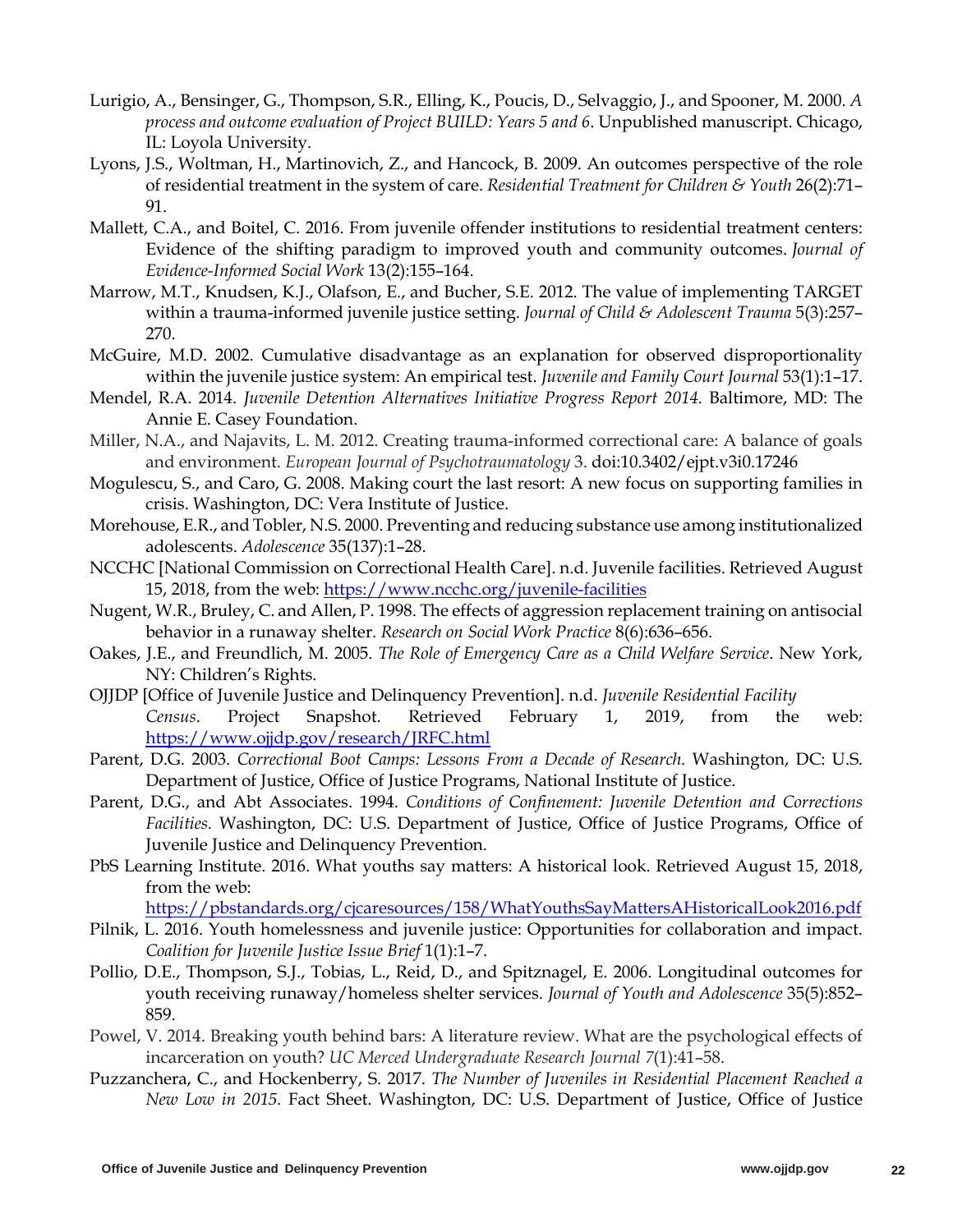Programs, Office of Juvenile Justice and Delinquency Prevention. Retrieved August 15, 2018, from the web: https://www.ojjdp.gov/ojstatbb/snapshots/DataSnapshot\_CJRP2015.pdf

- Puzzanchera, C., and Hockenberry, S. 2018a. *National Disproportionate Minority Contact Databook*. Fact Sheet. Washington, DC: U.S. Department of Justice, Office of Justice Programs, Office of Juvenile Justice and Delinquency Prevention. Retrieved August 15, 2018, from the web: https://www.ojjdp.gov/ojstatbb/dmcdb/
- Puzzanchera, C., and Hockenberry, S. 2018b. *Service Availability Increased in Juvenile Residential Placement Facilities.* Fact Sheet. Washington, DC: U.S. Department of Justice, Office of Justice Programs, Office of Juvenile Justice and Delinquency Prevention. Retrieved August 15, 2018, from the web: https://www.ojjdp.gov/ojstatbb/snapshots/DataSnapshot\_JRFC2016.pdf
- Puzzanchera, C., Hockenberry, S., Sladky, T.J., and Kang, W. 2018. Juvenile residential facility census databook. Retrieved August 15, 2018, from the web: https://www.ojjdp.gov/ojstatbb/jrfcdb/
- Quinn, M.M., Rutherford, R.B., Leone, P.E., Osher, D.M., and Poirier, J M. 2005. Youth with disabilities in juvenile corrections: A national survey. *Exceptional Children* 71(3): 339–345.
- Roberts, A.P. 2004. Structured wilderness experience: Camping, environmental, and other outdoor rehabilitation programs. In *Juvenile Justice Sourcebook: Past, Present, and Future,* edited by A. P. Roberts. New York, NY: Oxford University Press.
- Rodriguez, N. 2010. The cumulative effect of race and ethnicity in juvenile court outcomes and why preadjudication detention matters. *Journal of Research in Crime and Delinquency* 47(3):391–413.
- Romaine, C.L.R., Sevin Goldstein, N.E., Hunt, E., and DeMatteo, D. 2011. Traumatic experiences and juvenile amenability: The role of trauma in forensic evaluations and judicial decision making. *Child & Youth Care Forum* 40(5):363–380.
- Rosenberg, H.J., Vance, J.E., Rosenberg, S.D., Wolford, G.L., Ashley, S.W., and Howard, M.L. 2014. Trauma exposure, psychiatric disorders, and resiliency in juvenile-justice-involved youth. *Psychological Trauma: Theory, Research, Practice, and Policy* 6(4):430–437.
- Russell, K.C. 1999. Theoretical basis, process, and reported outcomes of wilderness therapy as an intervention and treatment for problem behavior in adolescents. Unpublished doctoral dissertation. Moscow, ID: University of Idaho.
- Russell, K.C. 2000. Exploring how the wilderness therapy process relates to outcomes. *Journal of Experiential Education* 23:170–176.
- Russell, K.C., and Phillips-Miller, D. 2002. Perspectives on the wilderness therapy process and its relation to outcome. *Child & Youth Care Forum* 31:415–437.
- Ryon, S.B., Early, K.W., Hand, G.A., and Chapman, S.F. 2013. Juvenile justice interventions: System escalation and effective alternatives to residential placement. *Journal of Offender Rehabilitation* 52(5):358–375.
- Schubert, C.A., and Mulvey, E.P. 2014. Behavioral health problems, treatment, and outcomes in serious youthful offenders. *OJJDP Juvenile Justice Bulletin*:1–15. Washington, DC: U.S. Department of Justice, Office of Justice Programs, Office of Juvenile Justice and Delinquency Prevention.
- Schwalbe, C.S., Hatcher, S.S., and Maschi, T. 2009. The effects of treatment needs and prior social services use on juvenile court decision making. *Social Work Research* 33(1):31–40.
- Sedlak, A.J., and McPherson, K.S. 2010. Conditions of confinement: Findings from the survey of youth in residential placement. *OJJDP Juvenile Justice Bulletin*. Washington, DC: U.S. Department of Justice, Office of Justice Programs, Office of Juvenile Justice and Delinquency Prevention.
- Seigle, E., Walsh, N., and Weber, J. 2014. *Core Principles for Reducing Recidivism and Improving Other Outcomes for Youth in the Juvenile Justice System*. New York, NY: Council of State Governments Justice Center.
- Shufelt, J.L., and Cocozza, J.J. 2006. Youth with mental health disorders in the juvenile justice system: Results from a multistate prevalence study. *Research and Program Brief*: 1–6. Delmar, NY: National Center for Mental Health and Juvenile Justice.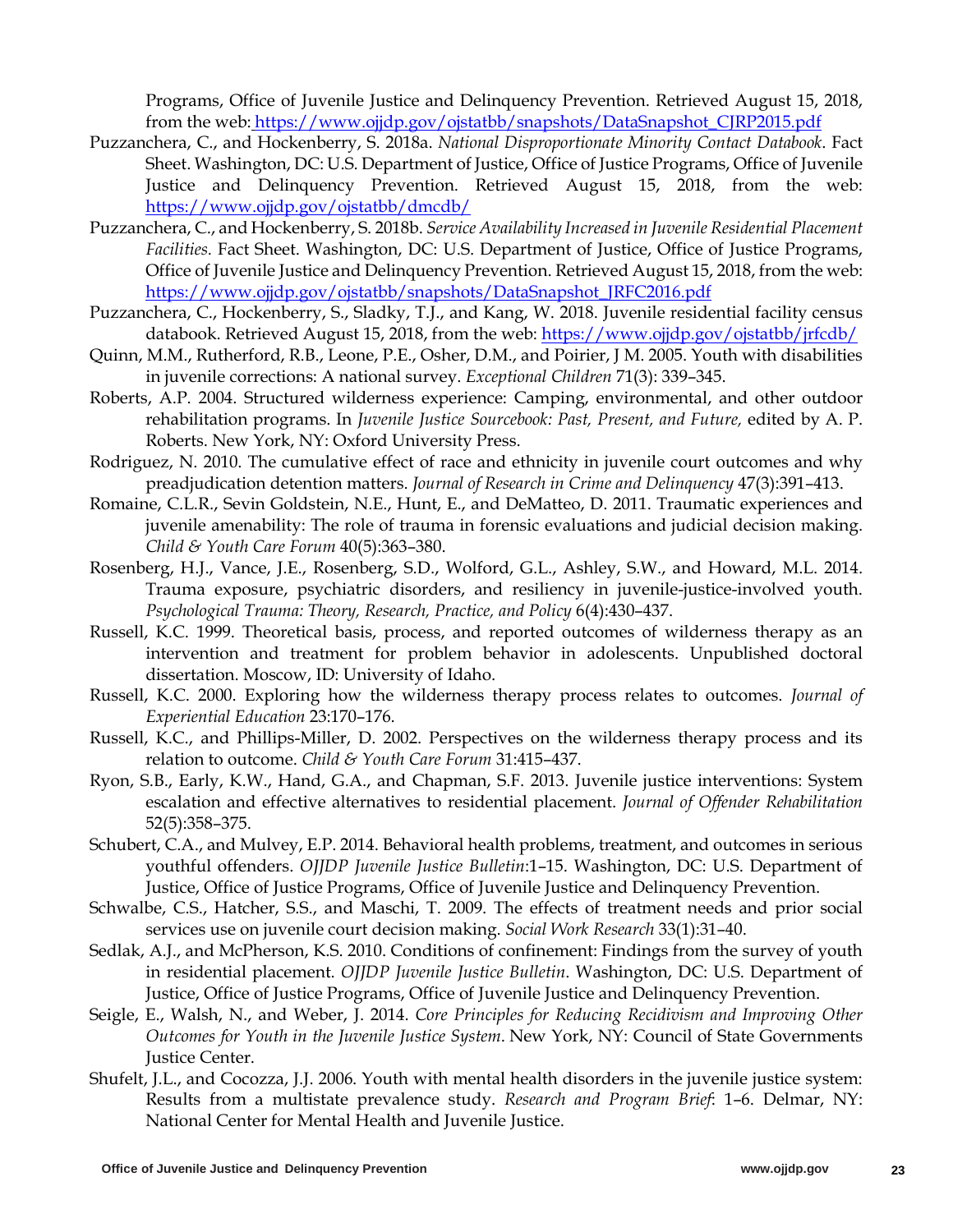- Sickmund, M., and Puzzanchera, C. eds. 2014. *Juvenile Offenders and Victims: 2014 National Report*. Pittsburgh, PA: National Center for Juvenile Justice.
- Sickmund, M., Sladky, T.J., Kang, W., and Puzzanchera, C. 2017. Easy access to the census of juveniles in residential placement. Retrieved August 15, 2018, from the web: http://www.ojjdp.gov/ojstatbb/ezacjrp/
- Sickmund, M. 2010. *Juveniles in Residential Placement 1997–2008.* Fact Sheet. Washington, DC: U.S. Department of Justice, Office of Justice Programs, Office of Juvenile Justice and Delinquency Prevention.
- Skowyra, K.R., and Cocozza, J.J. 2007. *Blueprint for Change: A Comprehensive Model for the Identification and Treatment of Youth with Mental Health Needs in Contact with the Juvenile Justice System.* Delmar, NY: National Center for Mental Health and Juvenile Justice.
- Steiner, B. 2009. Effects of juvenile transfer to criminal court on incarceration decisions. *Justice Quarterly* 26(1):77–106.
- Stokes, M.L., McCoy, K.P., Abram, K.M., Byck, G.R., and Teplin, L.A. 2015. Suicidal ideation and behavior in youth in the juvenile justice system: A review of the literature. *Journal of Correctional Health Care: The Official Journal of the National Commission on Correctional Health Care* 21(3):222– 242.
- Tarolla, S.M., Wagner, E.F., Rabinowitz, J., and Tubman, J.G. 2002. Understanding and treating juvenile offenders: A review of current knowledge and future directions. *Aggression and Violent Behavior* 7(2):125–143.
- Teare, J. F., Larzelere, R.E., Smith, G.L., Becker, C.Y., Castrianno, L.M., and. Peterson, R.W. 1999. Placement stability following short-term residential care. *Journal of Child and Family Studies* 8:59– 69.
- Teplin, L.A., Stokes, M.L., McCoy, K.P., Abram, K.M., and Byck, G.R. 2015. Suicidal ideation and behavior in youth in the juvenile justice system: A review of the literature. *Journal of Correctional Health Care* 21(3):222–242.
- Thompson, S.J., Pollio, D.E., Constantine, J., Reid, D., and Nebbitt, V. 2002. Short-term outcomes for youth receiving runaway and homeless shelter services. *Research on Social Work Practice*  12(5):589–603.
- Twomey, K. 2008. The right to education in juvenile detention centers under state constitutions. *Virginia Law Review* 94:765–811.
- Van Hook, M. 1994. Emergency shelter placement of rural children: Placement and discharge patterns. *Children and Youth Service Review* 16:379–397.
- Vincent, G.M., Guy, L.S. and Grisso, T. 2012. *Risk Assessment in Juvenile Justice: A Guidebook for Implementation*. Chicago, IL: John D. and Catherine T. MacArthur Foundation, Models for Change.
- Vissell, R. 2004. Effects of wilderness therapy on youth at risk's concept of self and other: A deeper understanding of the journey. Unpublished doctoral dissertation. Palo Alto, CA: Institute of Transpersonal Psychology.
- Votta, E., and Manion, I. G. 2003. Factors in the psychological adjustment of homeless adolescent males: The role of coping style. *Journal of the American Academy of Child and Adolescent Psychiatry* 42:778– 785.
- Wattenberg, E., Luke, K., and Cornelius, M. 2004. Brief encounters: Children in shelter for 7 days or less. *Children and Youth Services Review* 26:591–607.
- Whittaker, J.K. 2004. The reinvention of residential treatment: An agenda for research and practice. *Child and Adolescent Psychiatric Clinics of North America* 13:267–278.
- Widom, C.S. 1989. The cycle of violence. *Science* 244:160–166.
- Williams, B. 2000. The treatment of adolescent populations: An institutional vs. a wilderness setting. *Journal of Child and Adolescent Group Therapy* 10:47–56.